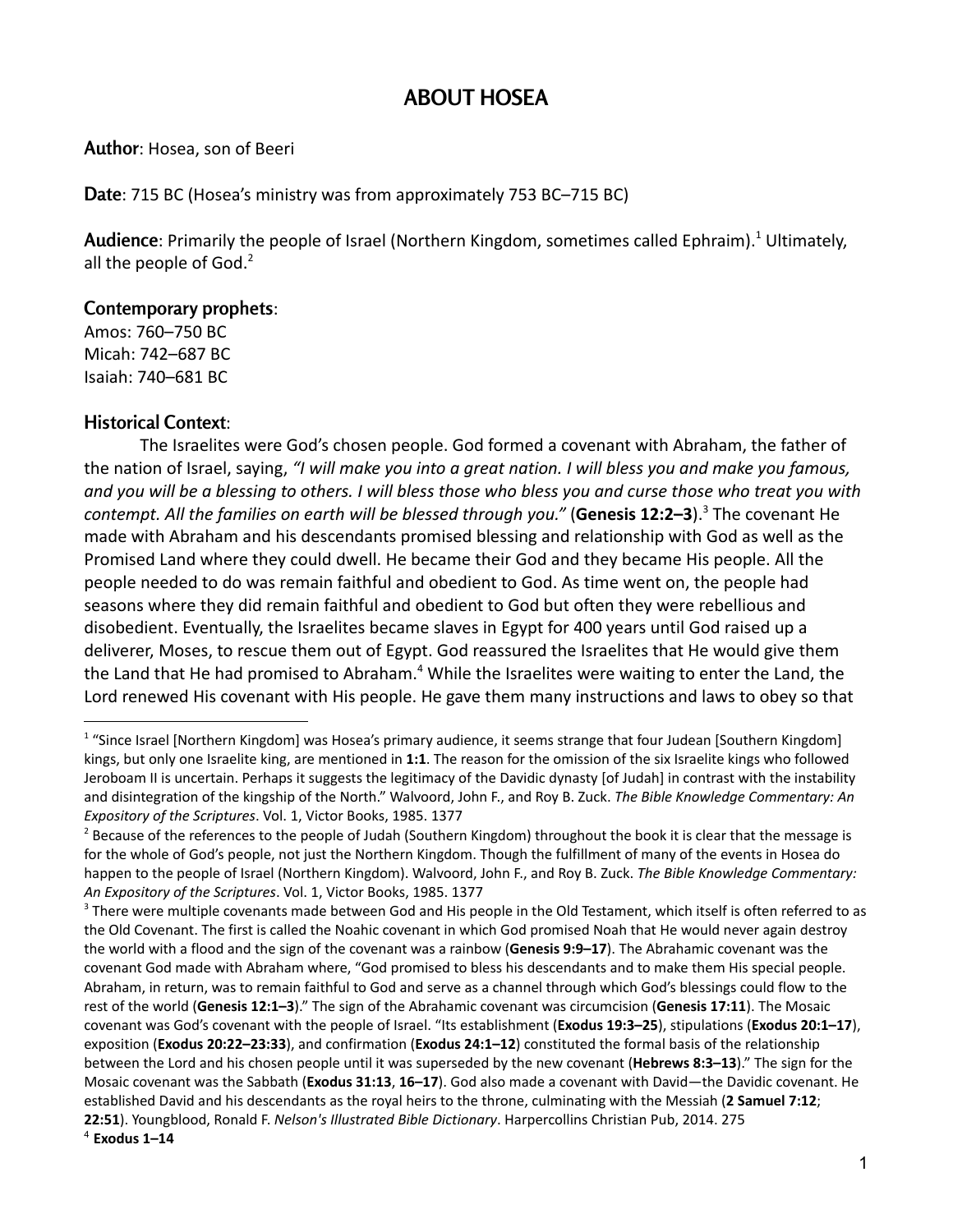they would be set apart for God.<sup>5</sup> These instructions included the sacrificial system which made them right and clean before the Lord.<sup>6</sup> He laid out great blessings for His people's obedience, but warned of curses for their disobedience.<sup>7</sup> However, the Israelites disobeyed out of fear and ended up wandering 40 years in the desert.<sup>8</sup>

Once the Israelites entered the Land, they disobeyed God by not killing all of the other nations, which led them to be heavily influenced by those nations against God.<sup>9</sup> For years, the Israelites were governed by the judges God put in place. Whenever the Israelites had a period of prosperity they would fall into a pattern of sin and rebellion,<sup>10</sup> then God would allow others to oppress them until they cried out in repentance. So God would raise up another judge who would help rescue them from oppression and the cycle would repeat.<sup>11</sup> Eventually, the people cried out for a king to rule them like the other nations, even though God was supposed to be their king.<sup>12</sup> God raised up a man named Saul to be the king. Saul struggled with trust and obedience and ultimately the kingship was taken away from him.<sup>13</sup> Then David, a man after God's own heart, was given the throne.<sup>14</sup> After David's reign, his son Solomon ruled.<sup>15</sup> After Solomon's reign, the nation was divided into two nations:<sup>16</sup> The Kingdom of Israel (The Northern Kingdom) and The Kingdom of Judah (The Southern Kingdom). Each kingdom had a series of kings, some kings followed and obeyed God and some kings were evil and did not follow God. Regardless of their leadership, the people continued to be heavily influenced by other nations and other gods.<sup>17</sup>

When Hosea became a prophet, it was to the people of Israel who were experiencing a period of prosperity.<sup>18</sup> This meant that they were more prone to disobedience. Hosea was warning the people that an exile was sure to come for their disobedience. He implored them to return to God. Yet the cycle from their history repeated and the Northern Kingdom was taken captive by the Assyrians<sup>19</sup> in 722 BC.<sup>20</sup>

- <sup>6</sup> **Leviticus 1–7**
- <sup>7</sup> **Deuteronomy 28**
- <sup>8</sup> **Numbers 14**
- 9 **Judges 1:1–2:15**
- <sup>10</sup> **Judges 17:6**
- <sup>11</sup> **Judges 2:16–23**
- <sup>12</sup> **1 Samuel 8**
- <sup>13</sup> **1 Samuel 9–31**
- <sup>14</sup> **1 Samuel 16; 2 Samuel 1–1 Kings 2**
- <sup>15</sup> **1 Kings 2–11**
- <sup>16</sup> **1 Kings 12**
- <sup>17</sup> **1 Kings 12–2 Kings 25**
- <sup>18</sup> Longman, Tremper, et al. *An Introduction to the Old Testament*. Zondervan, 2007. 355
- <sup>19</sup> **2 Kings 14–17**

 $^{20}$  Although Hosea speaks heavily to the Northern Kingdom, he was addressing both the Northern and Southern Kingdoms. The Northern and Southern Kingdoms did both go into exile, though at different times: the Northern Kingdom in 722 BC and the Southern Kingdom between 597–581 BC

<sup>5</sup> **Exodus 19–34**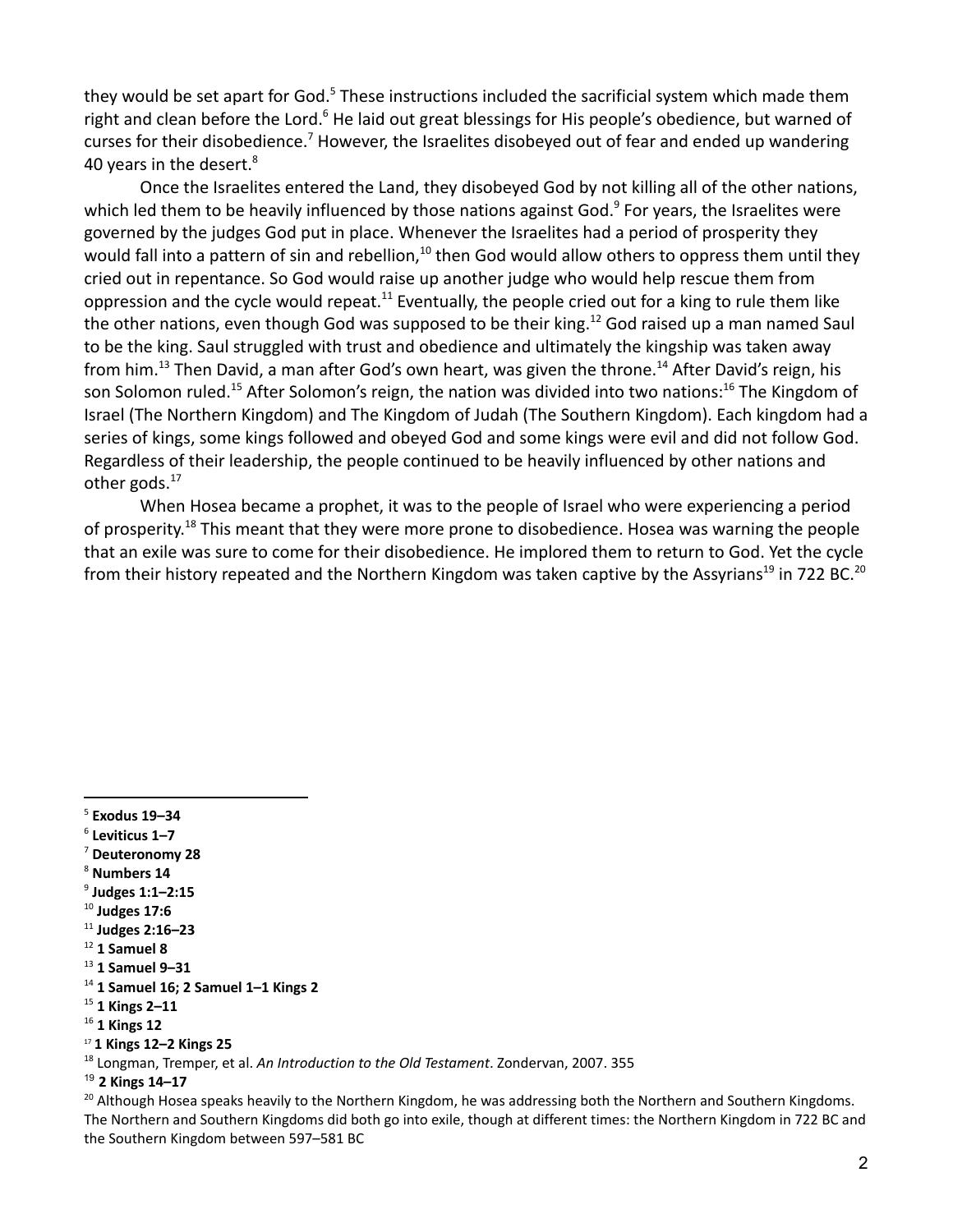# **TIMELINE**

#### **Israel's Kings**

- 793 BC Jeroboam II became king of Israel. He reigned for 40 years.
- 753 BC Zechariah became king of Israel. He reigned for 6 months and did not turn from the sins of Jeroboam. He was killed by Shallum.
- 752 BC Shallum became king of Israel. He reigned for 1 month then was killed by Menahem.
- 752 BC Menahem became king of Israel. He reigned for 10 years and did evil in the Lord's sight.
- 742 BC Pekahiah became king of Israel. He reigned for 2 years and did evil in the Lord's sight. He was assassinated by Pekah.
- 740 BC Pekah became king of Israel. He reigned for 20 years and did evil in the Lord's sight.
- 732 BC Hoshea became king of Israel. He reigned for 9 years and did what was evil in the Lord's sight, but not to the same extent as the kings of Israel who ruled before him.
- 722 BC Assyrian exile began.

#### **Judah's Kings**

- 792 BC Uzziah became king of Judah. He reigned for 52 years and sought God but then became powerful and prideful. He sinned against the Lord and was struck with leprosy.
- 750 BC Jotham became king of Judah. He reigned for 16 years and did what was pleasing in the Lord's sight (though the people kept on sinning).
- 735 BC Ahaz became king of Judah. He reigned for 16 years and he did not do what was pleasing in the Lord's sight. He was attacked by other nations including Israel, the Northern Kingdom. He worshiped other gods and closed the Temple.
- 715 BC Hezekiah became king of Judah. He reigned for 29 years and did what was pleasing in the Lord's sight. He also rededicated the Temple.

#### **Hosea**

- 753 BC Hosea became a prophet
- 715 BC Hosea's ministry ended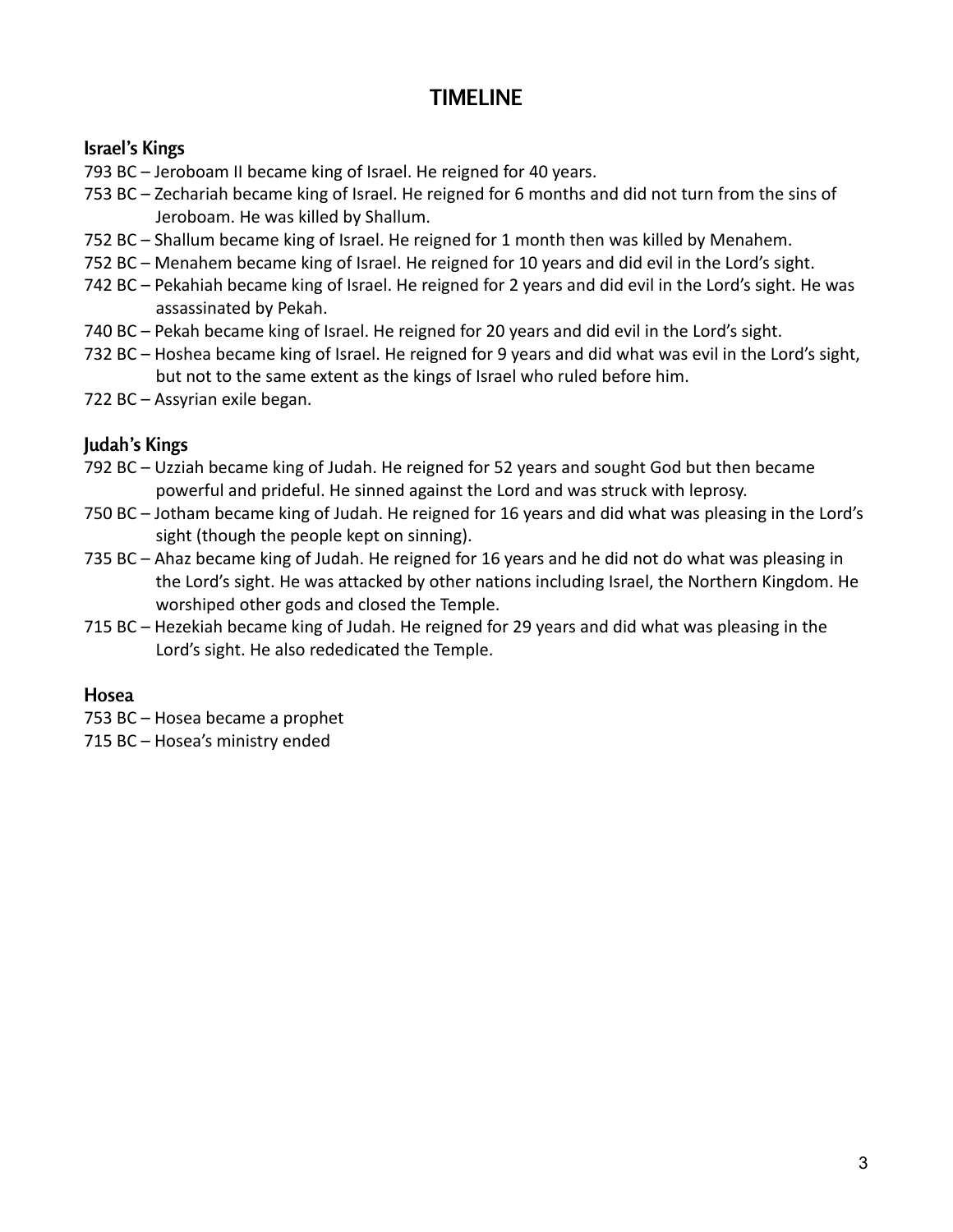### **BIBLICAL LITERATURE**

God chose to share His Word with us first through oral tradition and then through written word. Literature and storytelling is something that all of humanity shares. As we read the Word of God and explore the unique structures, language, and phrases used by the authors through the empowerment of Holy Spirit, we continue to learn about the character of God and the grand story He is writing.

"God did not neglect beauty when he created the world, and he did not neglect it when he superintended the composition of the Bible. The literary parts of the Bible are replete with artistry, and to pay attention to it and unfold it through analysis is an important part of a literary approach to the Bible. Doing so can add a whole new dimension and level of enjoyment to our reading and study of the Bible." 21

#### **PROPHETIC LITERATURE**

When you approach prophetic literature it's important to remember the role of the prophet, why they were needed, and why their message was recorded and preserved. "The prophets were covenant enforcement mediators. … Israel's law constituted a covenant between God and his people … containing both stipulations and sanctions. God's covenant with Israel, therefore, contains not only regulations and statues for them to keep but describes the sorts of sanctions that accompanied the Law. [In other words, the sorts of blessings his people would experience if they kept the Law and the sorts of punishment they would receive if they do not.] Thus God does not merely give Israel his law, but he enforces it. This is where the prophets come in. God announced the enforcement (positive or negative) of his law through them, so that the events of blessing or cursing would be clearly understood by his people. … They are God's mediators, or spokespersons, for the covenant. Through them God reminds people in the generations after Moses that if his law is kept, blessing will result, but if not, punishment will ensue."<sup>22</sup>

"What we read in the prophetic books, then, is not merely God's Word as the prophet saw it but God's Word as God wished the prophet to present it. The prophet does not act or speak independently of God." 23

#### **THE LITERATURE OF HOSEA** 24

Hosea is often recognized as a favorite among the minor<sup>25</sup> prophets due to its poetic imagery, diversity in literary devices, and dynamic composition. "The book accomplishes its timeless purposes by joining literary imagination with its theological message in an exceptional way."<sup>26</sup> Trying to discern the structure and form of Hosea has proven difficult among Old Testament scholars. Many scholars recognize the artistic contribution Hosea makes to the canon of Scripture, not only because of its loose structure but also the author's ability to move between genres, literary devices, and communication

<sup>21</sup> Ryken, Leland. "10 Things You Should Know about the Bible as Literature." *Crossway*, 10 Feb. 2017,

https://www.crossway.org/articles/10-things-you-should-know-about-the-bible-as-literature/.

<sup>22</sup> Fee, Gordon D., and Douglas K. Stuart. *How to Read the Bible for All Its Worth*. Zondervan, 2014. 184

<sup>23</sup> Ibid. 184. See **2 Peter 1:21**.

 $24$  For more interesting literary devices used in Hosea, see the Appendix on page 22.

 $25$  The term "minor" prophets refers to length rather than importance.

<sup>26</sup> David A. Hubbard, *Hosea: An Introduction and Commentary*, vol. 24, Tyndale Old Testament Commentaries. InterVarsity Press, 1989. 38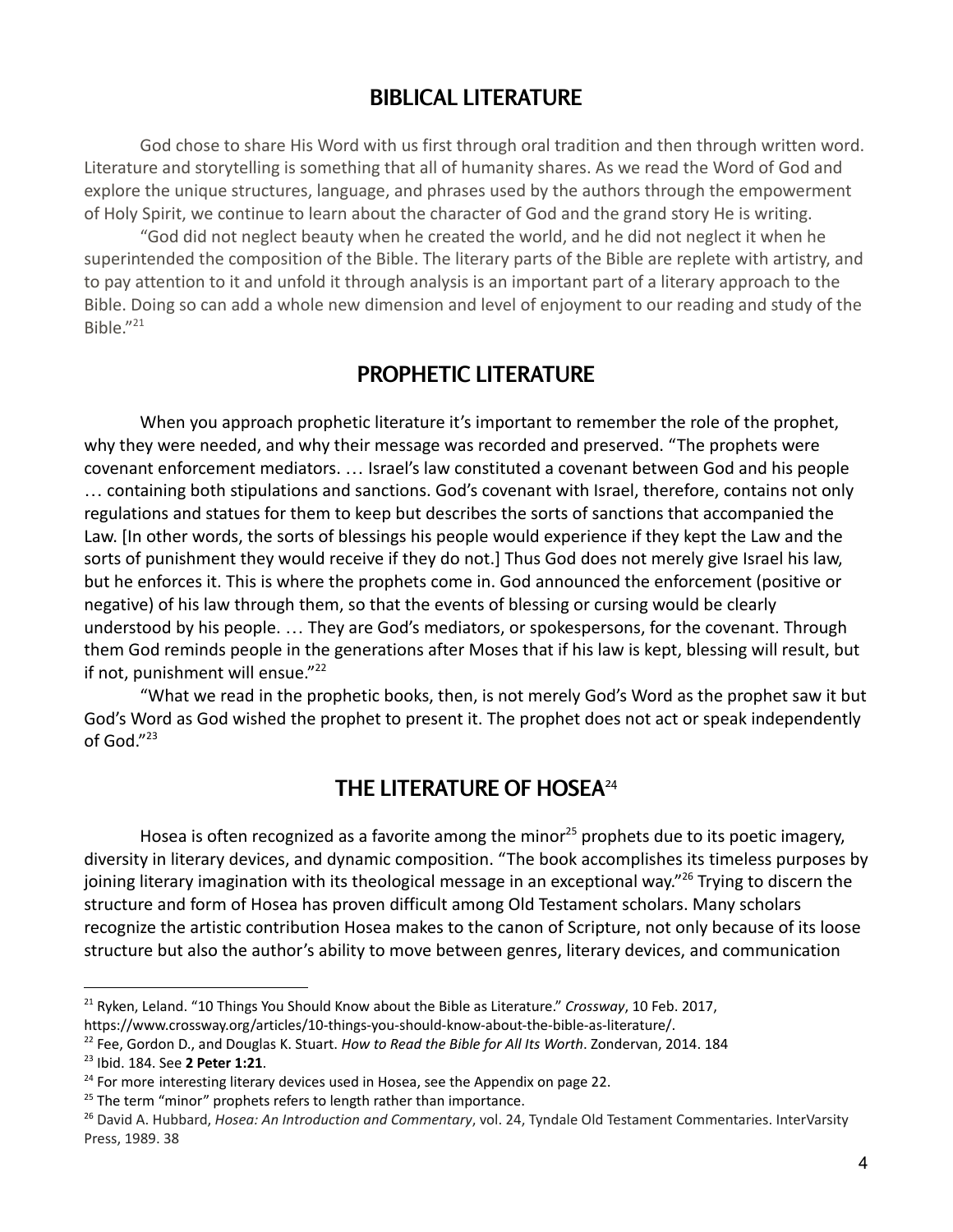techniques. And while the book is appreciated for these things, in the same vein it can be difficult to study for those seeking to find order and structure. In this section we will highlight some literary techniques presented in the book of Hosea.

#### **Structure/Outline:**

As stated above, the literary structure and outline of this book has proven to be difficult. Therefore, one must make an interpretative decision as to what would be the best way to outline this book. Outlining the structure of Hosea can either be governed by grammatical and syntactical markers<sup>27</sup> or via its themes.

#### *Thematic Outline*

- **Hosea 1:1–3:5**—The loving prophet and divine love
- **Hosea 4:1–5:15**—Unfaithful people and divine discipline
- **Hosea 6:1–7:16**—Fleeting loyalty and divine policy
- **Hosea 8:1–10:15**—Disloyal people and the divine harvest
- **Hosea 11:1–13:16**—Fleeting loyalty and the divine parent
- **Hosea 14:1–9**—Human repentance and the righteous God

For the purposes of our study, the book is broken into three major sections:

- **Hosea 1–3**—Hosea's story
- **Hosea 4–11**—Accusations and Warnings for Israel
- **Hosea 12–14**—Accusations and Future Hope

#### **Literary Background:**

As is stated before, Hosea's historical background is set during 753–715 BC in the Northern Kingdom of Israel. The literary background of Hosea has three key features which are important for understanding the book.

- 1. Hosea is written in the Hebrew dialect of Samaria, the capital of the Northern Kingdom, which supports a northern origin.
- 2. The book mentions the reign of four kings from Judah, $^{28}$  which implies an editorial compilation in Judah after the fall of Samaria in 722 BC.
- 3. The covenant theology of Hosea closely resembles that of Deuteronomy.

 $27$  If you are interested in the grammatical outline please email lifegroups@salemalliance.org.

<sup>28</sup> **Hosea 1:1**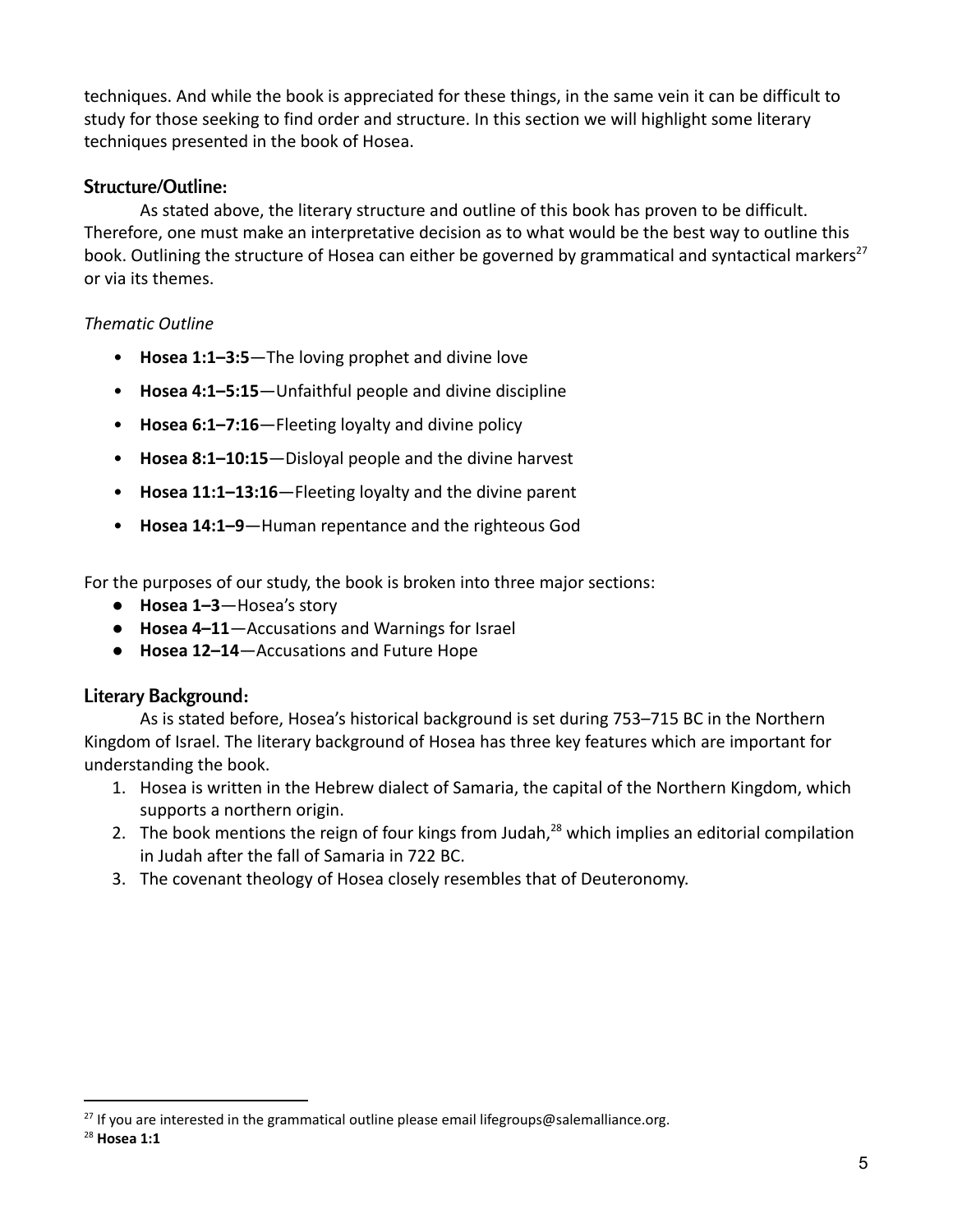# **HOSEA FOR TODAY**

How can we read and apply the Old Testament to our lives today? Specifically, how do we read and understand the books of the Prophets, like Hosea? First, we remember that a prophet's primary function was to speak for God to their own contemporaries.<sup>29</sup> Prophets announced the blessings and curses related to the covenant that God had with Israel.<sup>30</sup> When Israel was following God's laws, they were corporately blessed, but when they were disobedient, they received corporate punishment.<sup>31</sup>

We, as believers today, are no longer under the old covenant but the new covenant. In the new covenant, Christ's death and resurrection paid our sin price once and for all time.<sup>32</sup> Yet, while we are no longer bound to the sacrificial system as the Israelites once were, Hosea's message remains applicable to our lives.

Throughout the book, Hosea warned the people of the consequences that were coming as a result of their idolatry, ingratitude, and hypocrisy. Yet God always wanted His people to come back to Him. Hosea's marriage to Gomer, a woman who would not remain faithful to him, is a "vivid picture of what the people of Israel had done to their God by prostituting themselves to idols and committing 'spiritual adultery'. Since God's people today face the same temptations (aligning ourselves with things other than God), we need to heed what Hosea wrote for his people"<sup>33</sup>

The great news is that the sins of Gomer, Israel, and even ourselves are not the end of the story. For Hosea is ultimately a story about God's great love for the Israelites and also reveals His love for us, His Church. Throughout Scripture, God's people are called the bride of Christ. God has sought us out and redeemed us. $34$  He loves us deeply and we are beautiful and made clean.  $35$ 

Hosea gives us a picture of the messiness that God is willing to go through with His people Israel and with us. It departs from the picture of God being a stoic and removed judge. While God does tell us what to do, what not to do, and what the consequences are, He is also compassionate and willing to be vulnerable. He is willing to chase us down, pay our sin debt, and bring us home to be His people. Regardless of our past, He finds a way to continue in relationship with us. Christ's work on earth through His life, death, and resurrection is the perfect culmination of the rest of the story.

Think of the parallels between Gomer and Hosea and how Christ acts towards and loves the Church. God does not change. His love for His people is steadfast, sacrificial and just. He pursues us even when we stray far from Him. We have much to learn from the book of Hosea. May God open our eyes and hearts as we spend time in His Word.

<sup>34</sup> **Romans 5:8**

<sup>29</sup> Fee, Gordon D., and Douglas K. Stuart. *How to Read the Bible for All Its Worth*. Zondervan, 2014. 182

 $31$  Ibid. 185  $30$  Ibid. 184

<sup>32</sup> **Hebrews 9:11–28**

<sup>33</sup> Wiersbe, Warren W.,. *The Wiersbe Bible Commentary: The Complete Old Testament in One Volume*. David C Cook, 2007. 1394

<sup>35</sup> **1 John 1:9**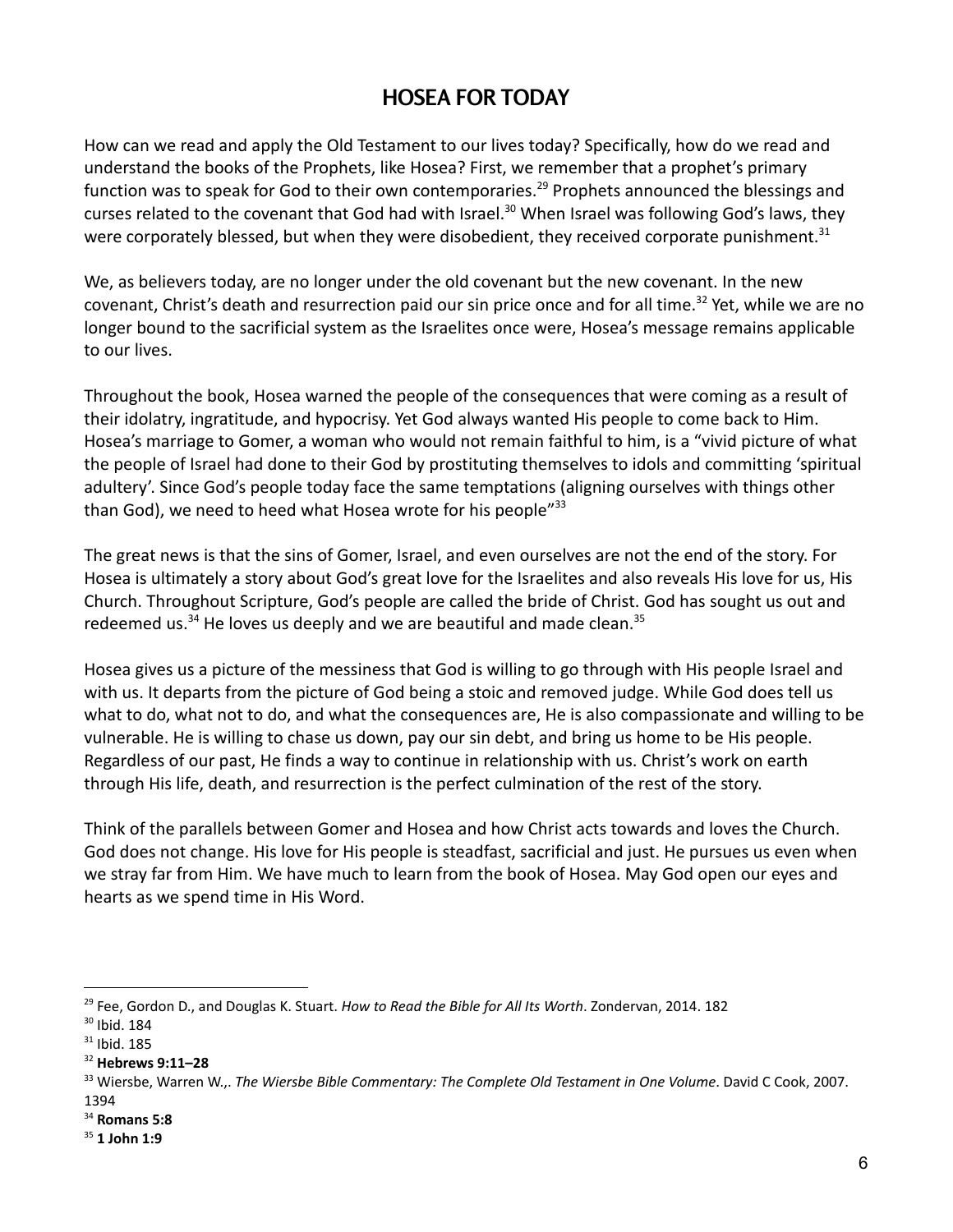# **WEEK ONE HOSEA 1–3**

#### **Reading Plan**

As you read the passages, notice what words or phrases Holy Spirit highlights for you. Spend time talking with Jesus about what you are reading.

Day 1: **Hosea 1:1–2:1** Day 2: **Hosea 2:2–13** Day 3: **Hosea 2:14–23** Day 4: **Hosea 3**

### **Questions**

1. From **Hosea 1:1–9**, what do you notice about God's call on Hosea?

a. How would you have responded to this shocking assignment?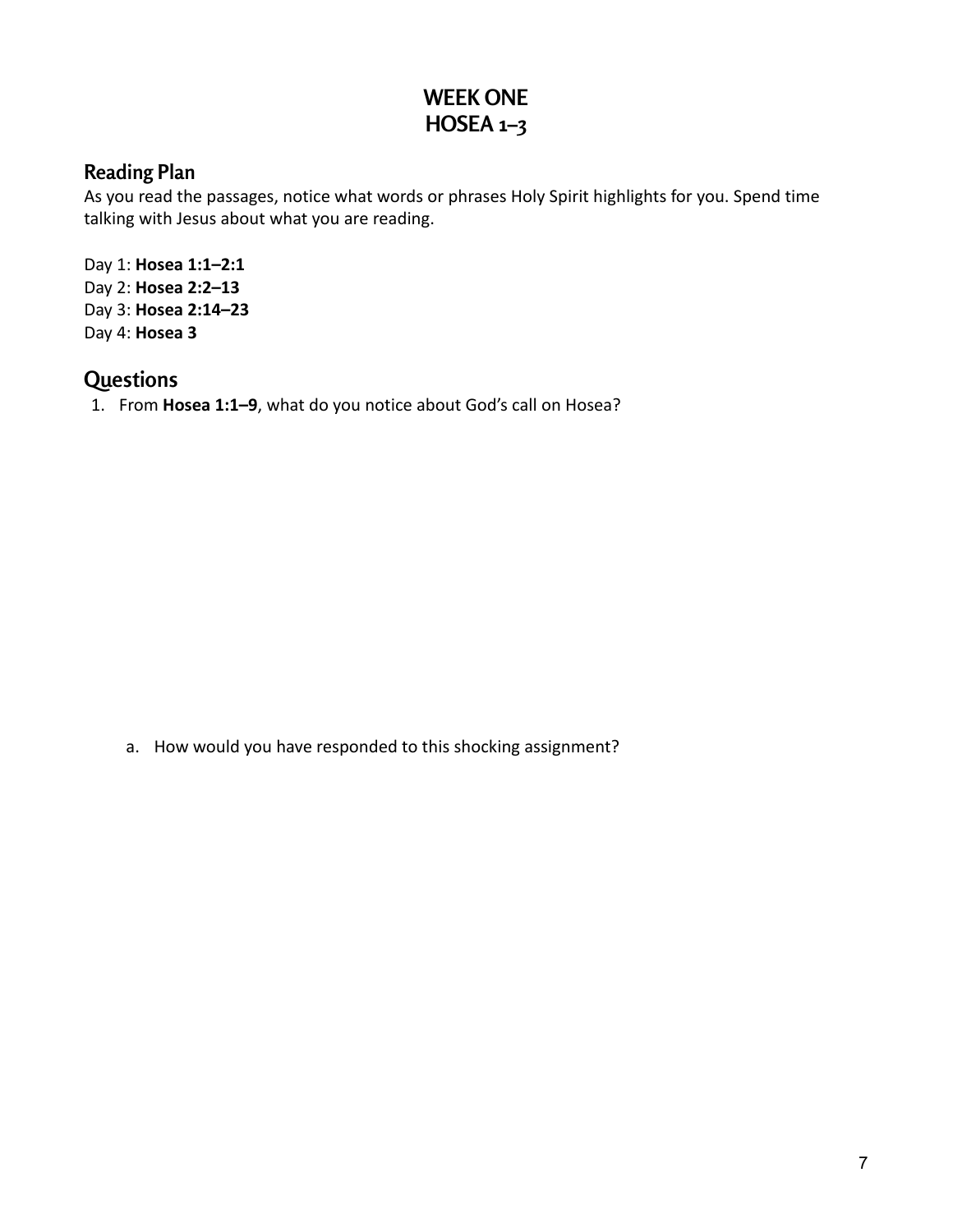b. Why do you think God had Hosea live out His message in this very unusual way?<sup>36</sup>

2. What hope do you find in **Hosea 1:10–2:1**? What does it reveal to you about God?

3. In chapter 2 we get to see God's heart for His people; He is broken-hearted at their unfaithfulness. Through his poetic prophecy, Hosea tells the people that God is going to punish them for their rebellion and unfaithfulness (**2:2–13**). Yet God loves them and longs for a restored relationship with them. There is hope and a promise that this relationship will be restored in the future.

a. How is God going to woo His people back to Himself? (**2:14–23**)

<sup>&</sup>lt;sup>36</sup> There are multiple theories about Gomer and her actions before and after her marriage to Hosea. Here are two of the most common theories:

<sup>1.</sup> "[Calling Gomer a prostitute] does not necessarily mean that she had already shown a tendency to sexual promiscuity when he was courting her or that she was already a woman of ill fame when he married her. It is clearly implied in **Hosea 1:3–4** that the prophet himself was the father of their firstborn child, Jezreel. We cannot be sure about the paternity of the next two children, Lo-ruhamah and Lo-ammi, though there is no clear indication that Hosea had not also begotten them as well. All that we can be sure of is that after their birth Hosea was given a message from God (**2:2–13**) in which the names are related to the religious harlotry of the northern kingdom of Israel. Since Hosea's marriage relationship is intended to serve as a type of Yahweh's relationship to Israel, it could legitimately be inferred that Gomer had become pregnant by some paramour rather than by her lawful husband. Chapter 3 strongly suggests that Gomer had deserted Hosea's home and had run off with some lover, ultimately ending up as a slave (perhaps as a prostitute in a house of ill fame) who had to be purchased from the person to whom she had sold herself." Archer, Gleason L. *New International Encyclopedia of Bible Difficulties: Based on the NIV and the NASB*. Zondervan, 1998. Bible Gateway Plus

<sup>2.</sup> "Regarding the possibility of her involvement in prostitution, we must rule out for lack of evidence any notion that Hosea's wife was likely involved in what is normally meant by "sacred prostitution"—i.e., prostitution at a temple where the sex act was done imitatively to conjure up fertility among the gods. Second, the Hebrew syntax of the phrase in which "promiscuous" occurs *can* (and usually does) describe the *present* behavior of the woman, thereby favoring the notion that Gomer was promiscuous at the time Hosea married her. Thirdly, the Hebrew directive draws especial attention to the implications of the command for the person who receives the command, suggesting in this case that the Lord knew that he was asking Hosea to do something ominous, at personal cost." Walton, John H., and Craig S. Keener. *NRSV Cultural Backgrounds Study Bible: Bringing to Life the Ancient World of Scripture*. Zondervan, 2019. Bible Gateway Plus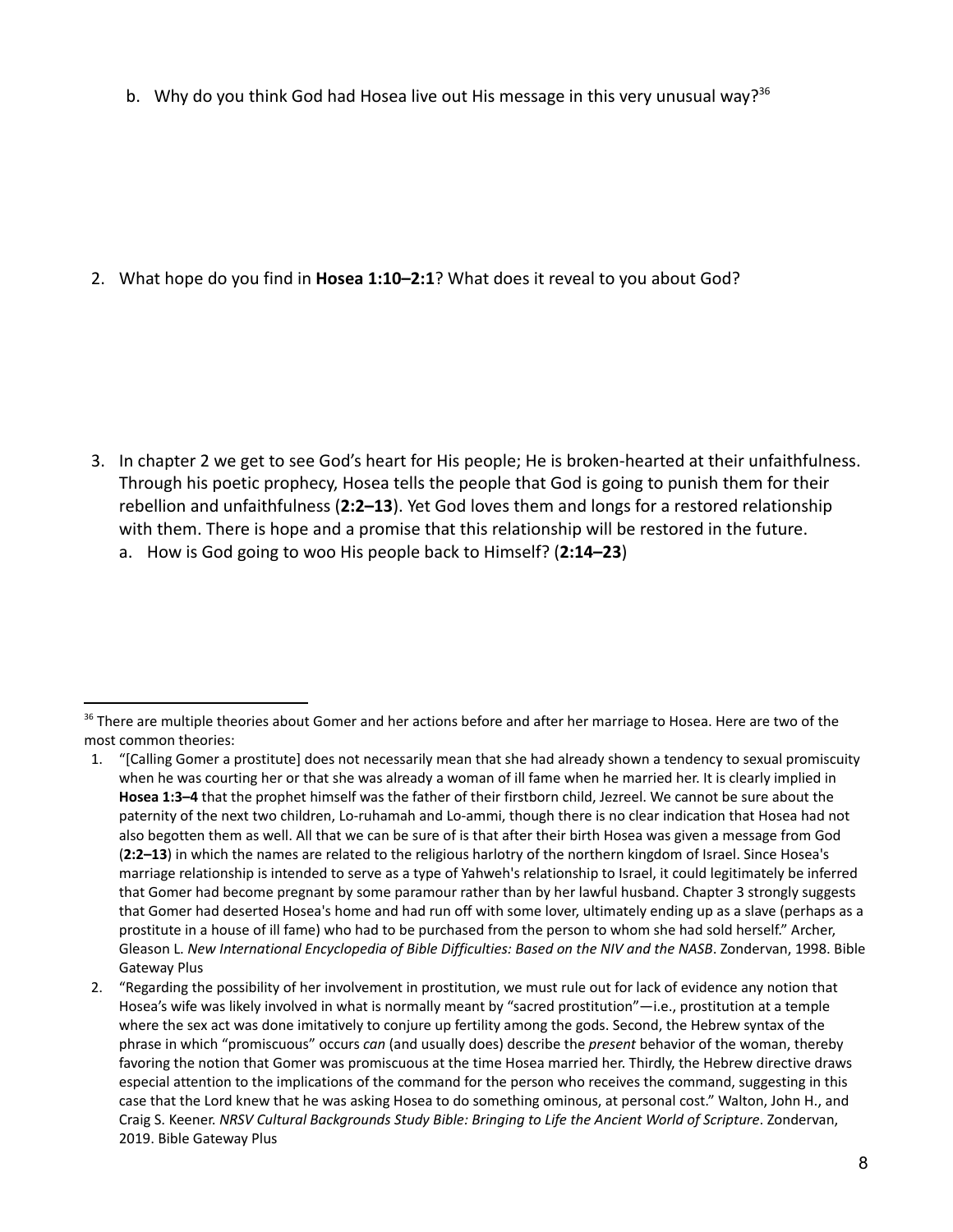b. What will this restored relationship be like?

c. What hope do these promises bring for you?

4. Hosea was called to live out God's message by going and buying his wife out of prostitution and restoring her (Hosea 3:1-5).<sup>37</sup> What do you imagine Hosea experienced in this process?

a. What does that tell you about God's experience with His people/us?

b. What would you like to say to God in response to His love for, and pursuit of, you?

<sup>&</sup>lt;sup>37</sup> "In those days, the slaves were sold naked, stripped of clothing and robbed of every bit of human dignity. ... What Hosea did for Gomer, pictures what God has done for us through Christ to redeem us." Vines, Jerry. *Vines Expository Bible: New King James Version*. Thomas Nelson, 2018. Bible Gateway Plus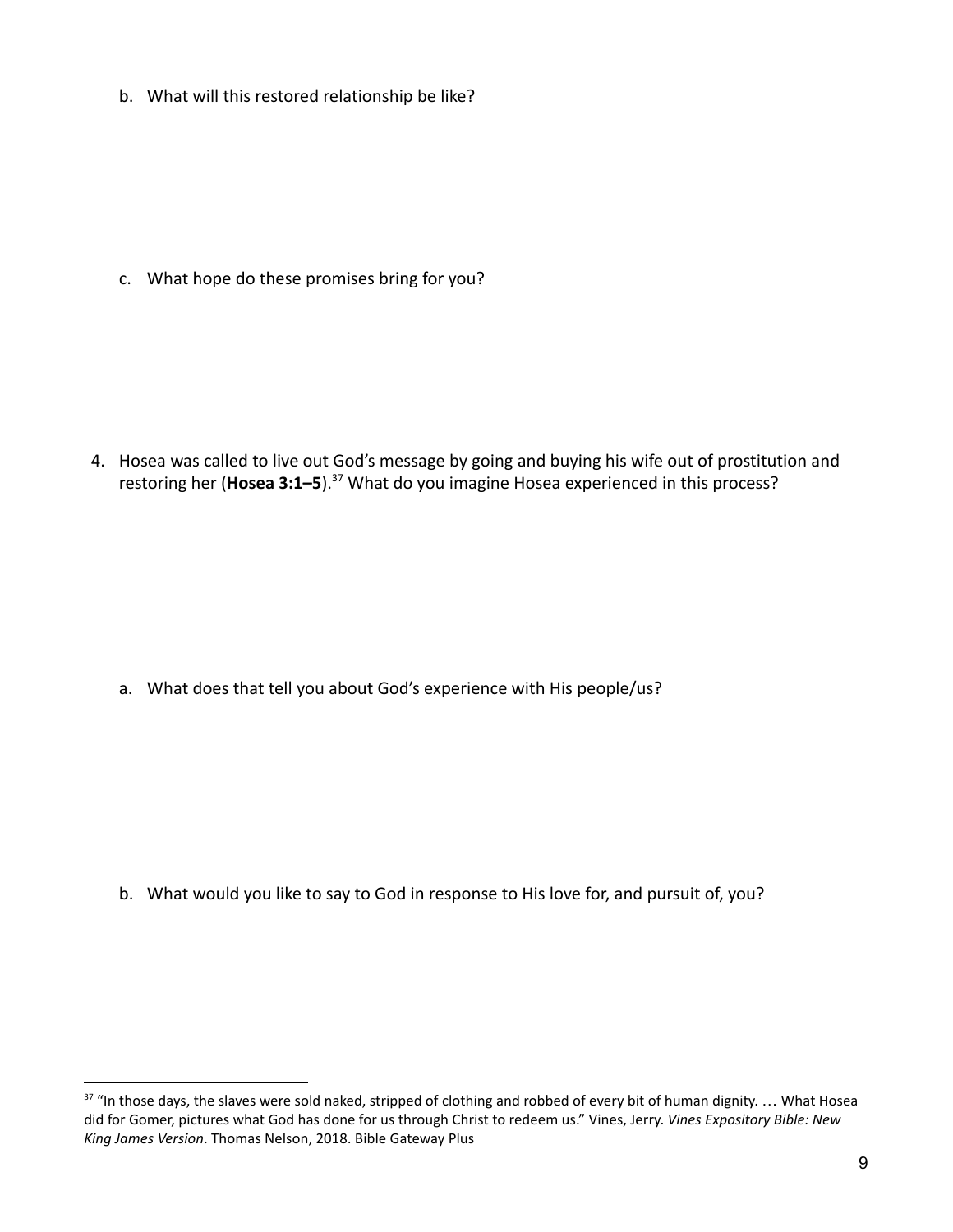## **Spiritual Practice**

Pause and think through your relationship with God:

Where have you seen Him be faithful to you even when you may struggle with unfaithfulness?<sup>38</sup> How has He kindly wooed you back to Himself?

Spend time in worshipful response. You could:

- Draw a picture/create a piece of art
- Take a walk
- Thank God for His kindness
- Share your thoughts with a friend
- Sing/listen to a song
- Etc.

## **On Mission**

What could it look like for you to partner with God as He is wooing someone back to Himself?

<sup>&</sup>lt;sup>38</sup> Unfaithfulness can be defined as depending on anything other than God or anything that gets in the way of your relationship with God. In our context and culture sometimes that means we depend on ourselves, figuring out how to solve problems without taking them to Jesus first. The process of confessing sin and repenting isn't oppressive, it's restoring the relationship to the way it is intended to be.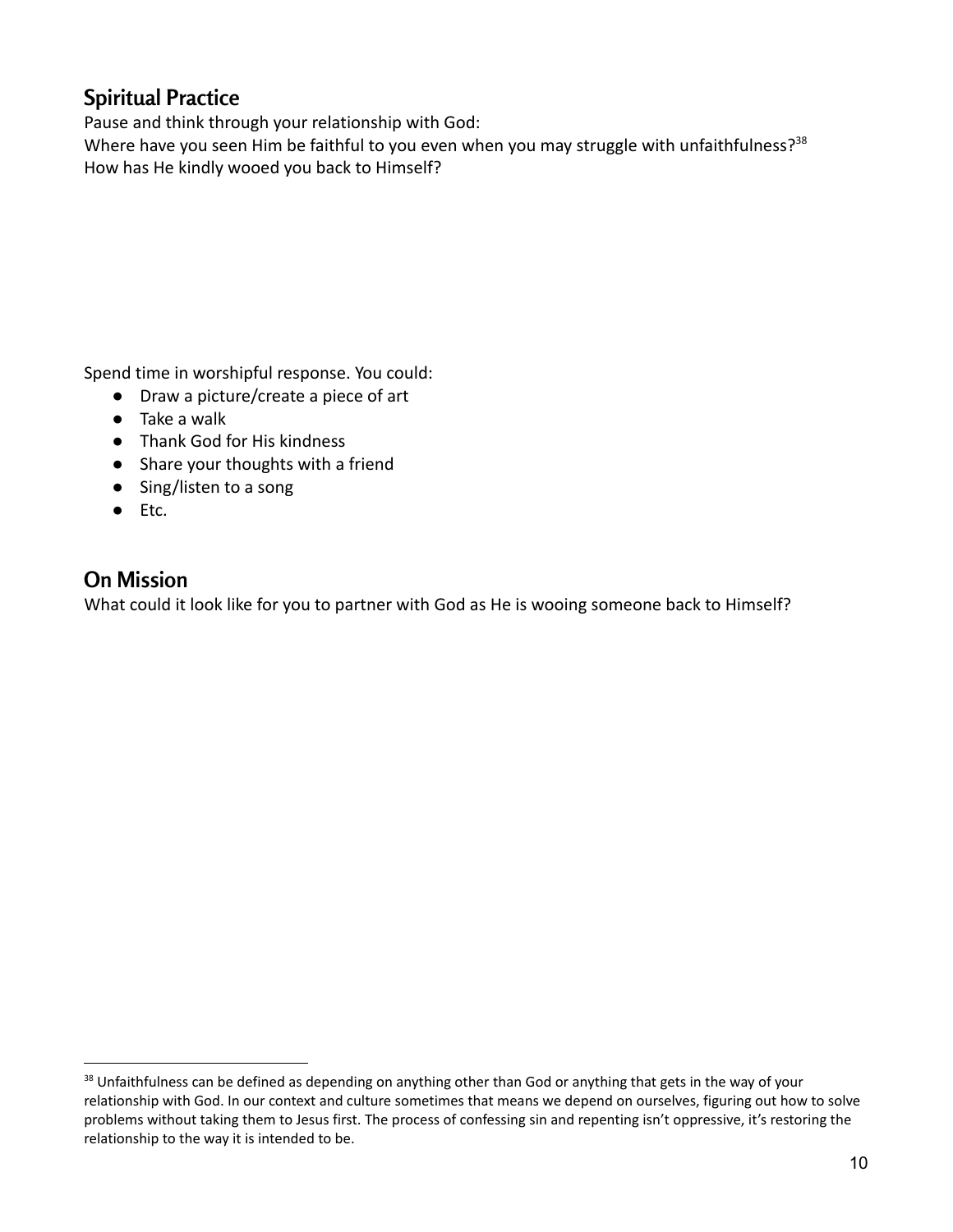# **WEEK TWO HOSEA 4–11**

## **Reading Plan**

As you read the passages, notice what words or phrases Holy Spirit highlights for you. Spend time talking with Jesus about what you are reading.

Day 1: **Hosea 4:1–5:7** Day 2: **Hosea 5:8–7:7** Day 3: **Hosea 7:8–9:9** Day 4: **Hosea 9:10–10:15** Day 5: **Hosea 11:1–11**

## **Questions**

1. As you have read through **Hosea 4–11**, how do the charges against Israel relate to the story of Hosea and Gomer? In what ways can you see similar imagery?

2. List the accusations given by God against Israel from **Hosea 4:1–14**.

Where do you see those things happening in your world today?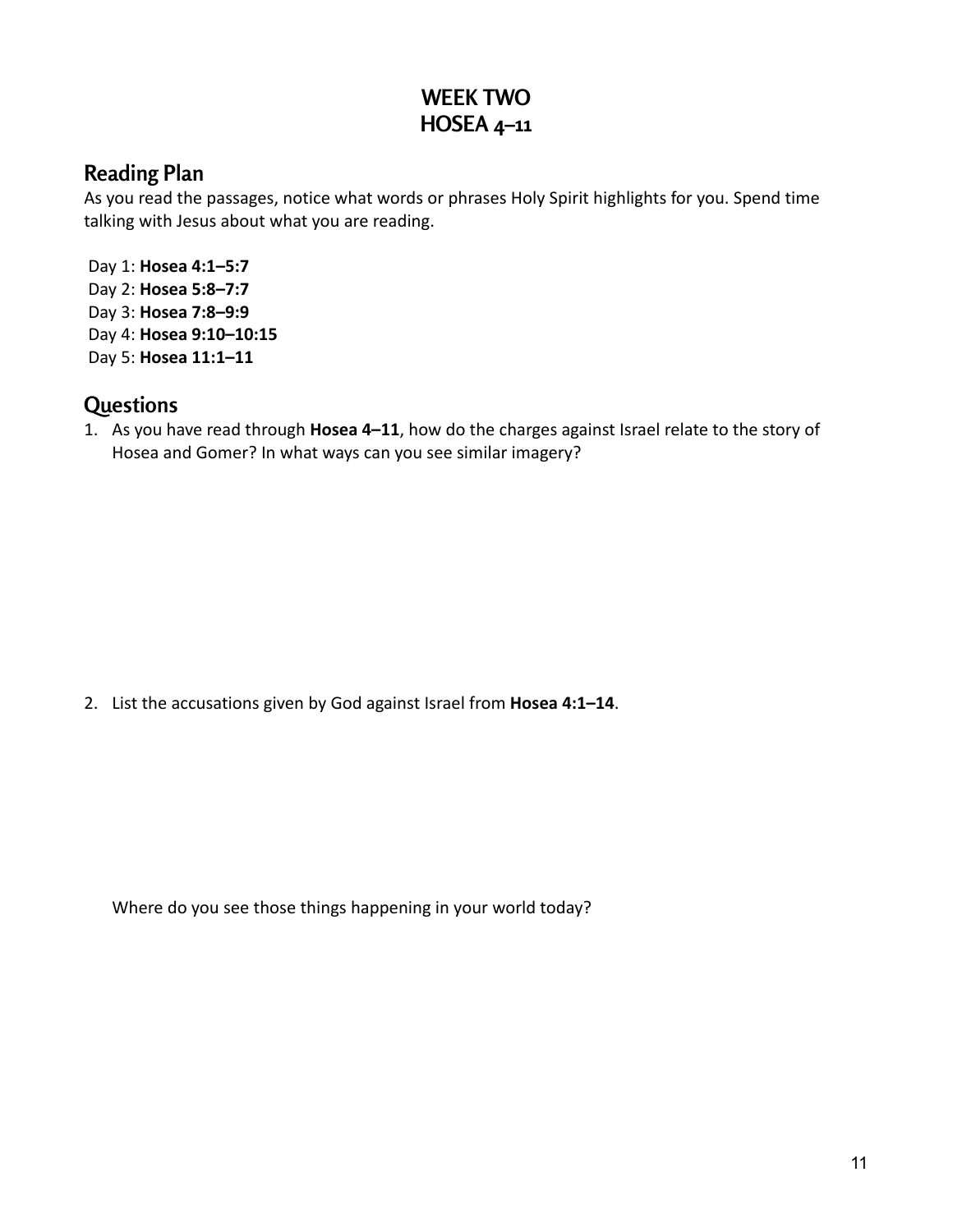- 3. **Hosea 4–5** highlight the estrangement between the people and the land that occured when sin entered God's creation.
	- a. How do the sins of Israel affect God's creation? (**Hosea 4:3**)

b. Why do you think God allowed that to happen?

c. Why do you believe Hosea made the connection between the people's sin and the land?

d. How do you see sin influencing creation today?

4. Consider the relationship Israel had with the surrounding nations in **Hosea 5:8–15** and **7:8–16**. Where do you see the themes of syncretism (compromise) $39$  and nominalism (insincerity or apathy)<sup>40</sup> in these passages?

https://en.wikipedia.org/wiki/Nominalism

<sup>&</sup>lt;sup>39</sup> The merging of two different religions and cultic practices. https://en.wikipedia.org/wiki/Syncretism

 $40$  Existing only in name and practice. Excluding devotion and genuine commitment.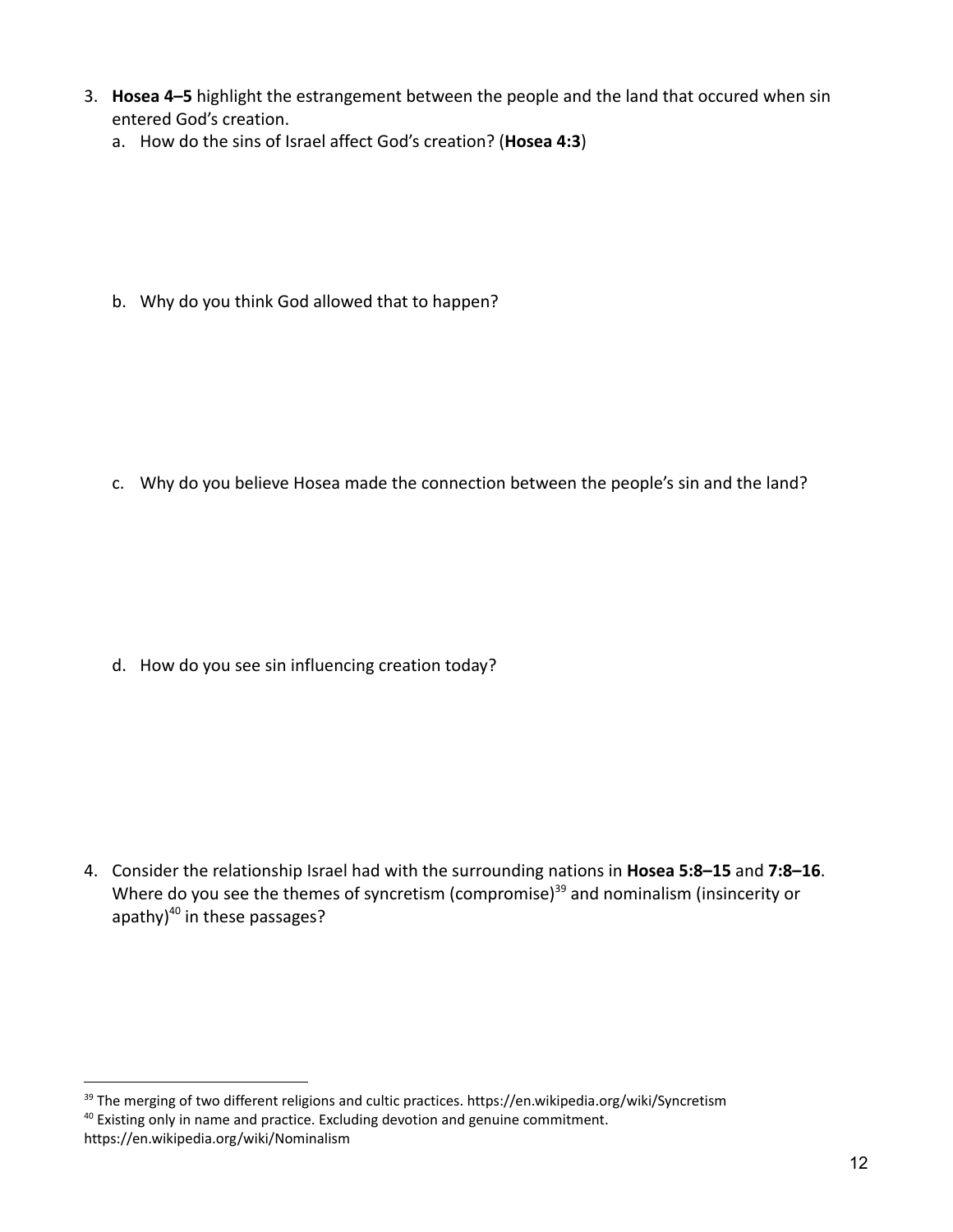a. What were the consequences for Israel?

b. Where do you find syncretism and nominalism among Christians today? How can we protect against them?

5. Describe the way Hosea uses the imagery of childrearing in **Hosea 11:1–4**. What is the significance of this type of imagery?

a. How would you describe the covenant relationship God has with His people?

b. How would you describe your covenantal relationship with God?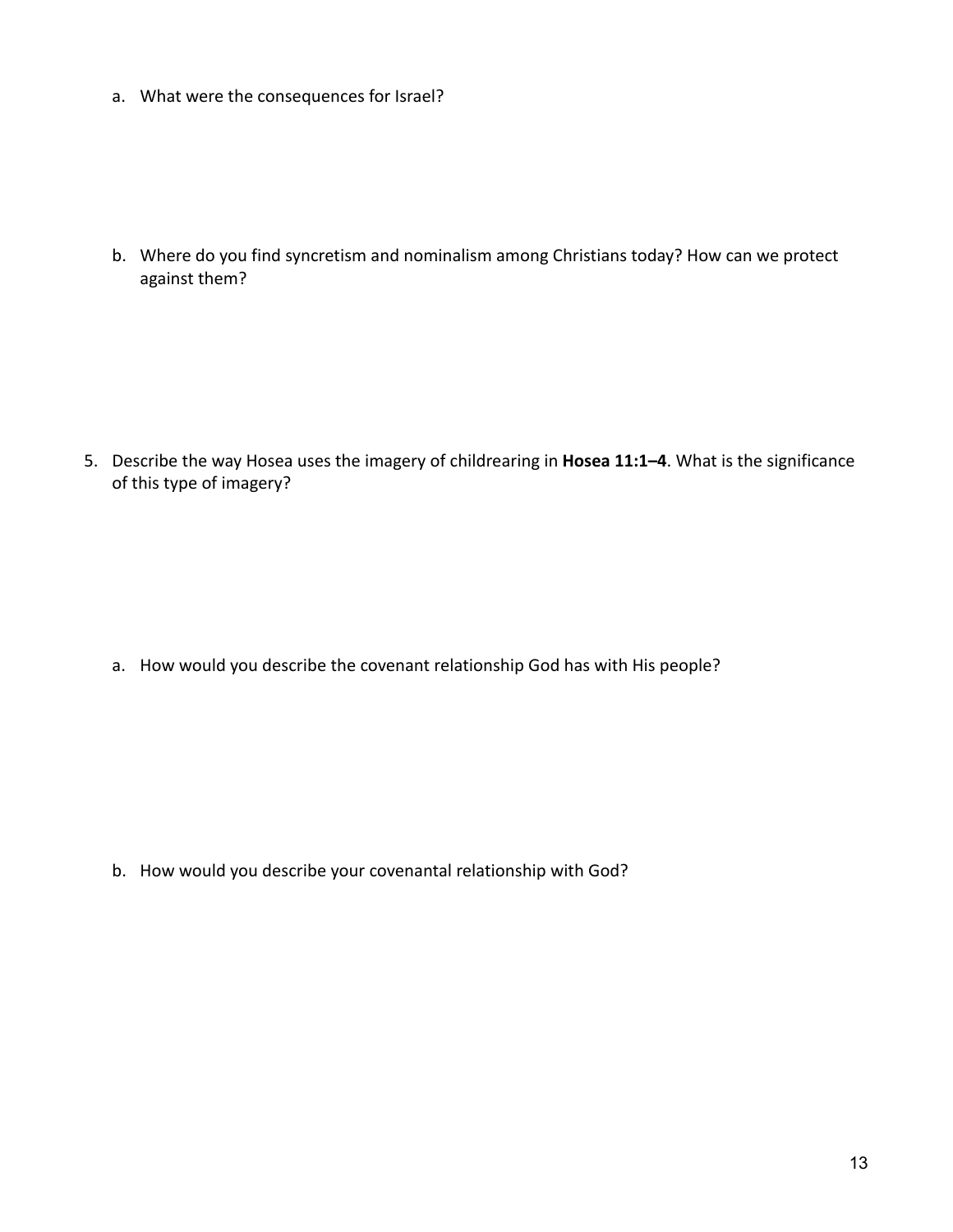### **Spiritual Practice**

Our covenantal relationship with God is based on the work of Jesus' death and resurrection, which perfectly demonstrates God's willingness to pursue His people.

Much of our part in this covenantal relationship is responding to the invitation to come to God in confession, repentance, restoration, and deeper intimacy. Just as God longed for Israel to turn back to Him, He longs for us to come close to Him as well.

Take some time to allow Holy Spirit to bring to mind those things that distract you from deeper relationship with God.

Consider the practice of nurturing and growing this covenant relationship through the invitation to practice confession, repentance, and restoration.

Pray this prayer from **Psalm 139:23–24** and listen for what Holy Spirit brings to mind: *Search me, O God, and know my heart; test me and know my anxious thoughts. Point out anything in me that offends you, and lead me along the path of everlasting life.*

Confess those things out loud and ask God to forgive you.

Receive His forgiveness, knowing He loves you and sees you. Declare the way you will walk forward in that forgiveness using **Psalm 32:1–2**:

*Oh, what joy for those whose disobedience is forgiven, whose sin is put out of sight! Yes, what joy for those whose record the Lord has cleared of guilt, whose lives are lived in complete honesty!*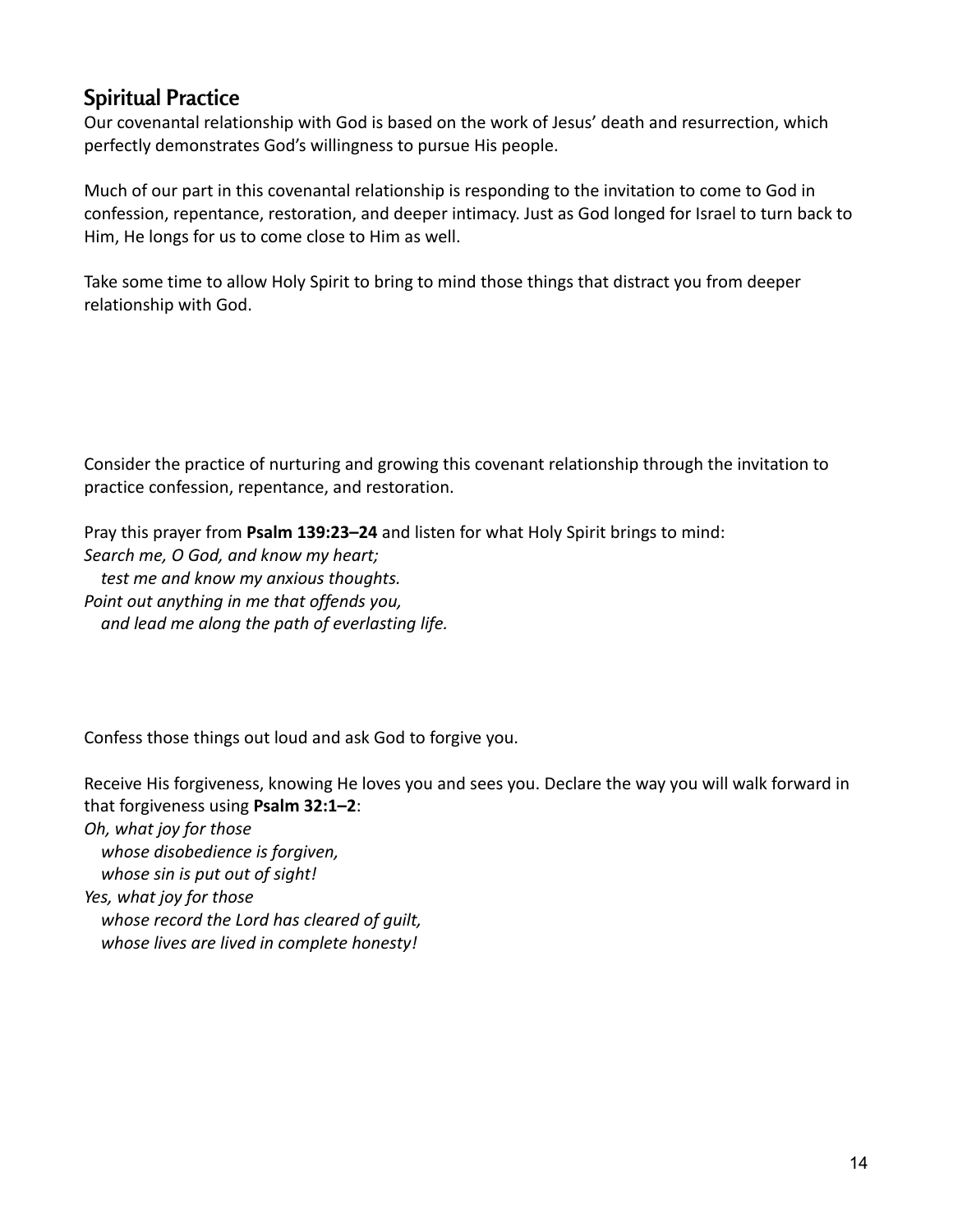# **On Mission**

Hosea clearly shows us that our relationship with God affects how we interact with the land, with those in leadership, and with the people around us. Therefore, our involvement in those areas can be a reflection of where our heart is with God. If we're apathetic, negligent, unaware, etc. it could be an indication that we're somewhat out of step with God. In the spiritual practice section we considered our vertical relationship (intimacy with God). In this section, consider your horizontal relationships (spheres of influence). Prayerfully consider how you might allow the blessings of relationship with the Father to move you towards loving your neighbor or community.

Consider these ways of impacting your community and prayerfully choose one to say yes to as the Lord leads:

- Community Involvement—have a conversation with a neighbor, even inviting them to share a meal
- Volunteer at church or at a local organization
- Fight for the marginalized
- Support a non-profit in your community
- Other ideas you or your group come up with ...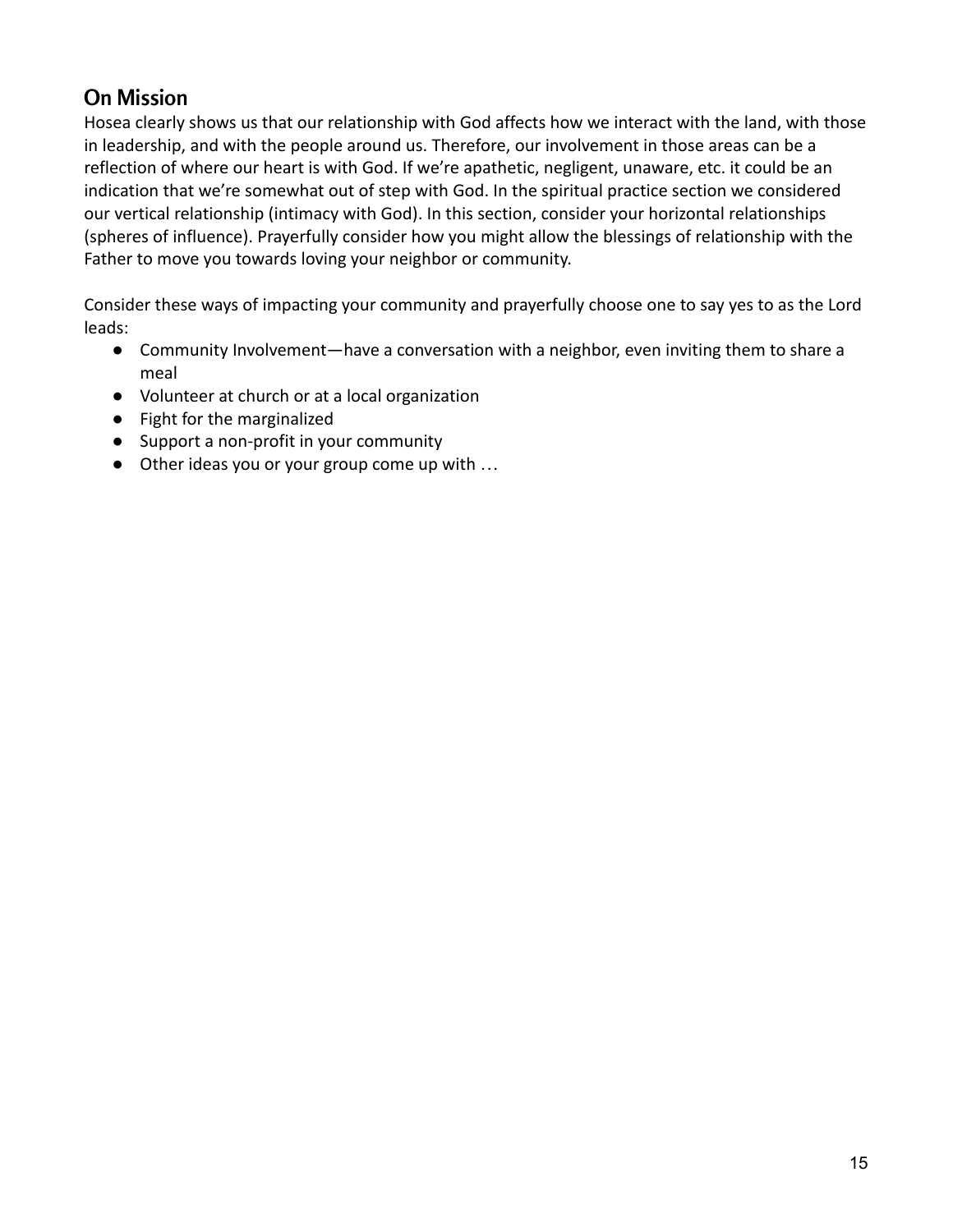# **WEEK THREE HOSEA 11:12–14:8**

In this final section of Hosea, the prophet continued to convince his audience that God will deal with the problem of sin. Deceitfulness undermines their relationship with God and their only hope is to repent.<sup>41</sup>

## **Reading Plan**

As you read the passages, notice what words or phrases Holy Spirit highlights for you. Spend time talking with Jesus about what you are reading.

Day 1: **Hosea 11:12–12:6** Day 2: **Hosea 12:7–14** Day 3: **Hosea 13:1–8** Day 4: **Hosea 13:9–16** Day 5: **Hosea 14:1–8**

## **Questions**

1. Deceit is "the action or practice of deceiving someone by concealing or misrepresenting the truth." <sup>42</sup> As you read through **Hosea 12**, what deceitful actions do you see the people of Israel and Judah doing?

What consequences for their sins do you see in **Hosea 13**?

2. "In **chapters 12–13**, Hosea gives an Israelite history lesson to show just how they've been unfaithful from the very beginning. He alludes to the patriarch Jacob's lying and treachery (**Genesis 27–28**), to Israels' rebellion in the wilderness (**Numbers 12–20**), and to their appointment of the corrupt King Saul—who led them into disaster (**1 Samuel 12** and **15**). This is Hoseas' way of saying that some things never change."<sup>43</sup>

<sup>41</sup> Smith, Gary V. *NIV Application Commentary: Hosea, Amos, Micah*. Zondervan, 2001. 171

<sup>42</sup> "Deceit English Definition and Meaning." *Lexico Dictionaries/English*, Lexico Dictionaries, https://www.lexico.com/en/definition/deceit.

<sup>43</sup> Mackie, Timothy P. *Read Scripture: Illustrated Summaries of Biblical Books*. The Bible Project, 2017. 58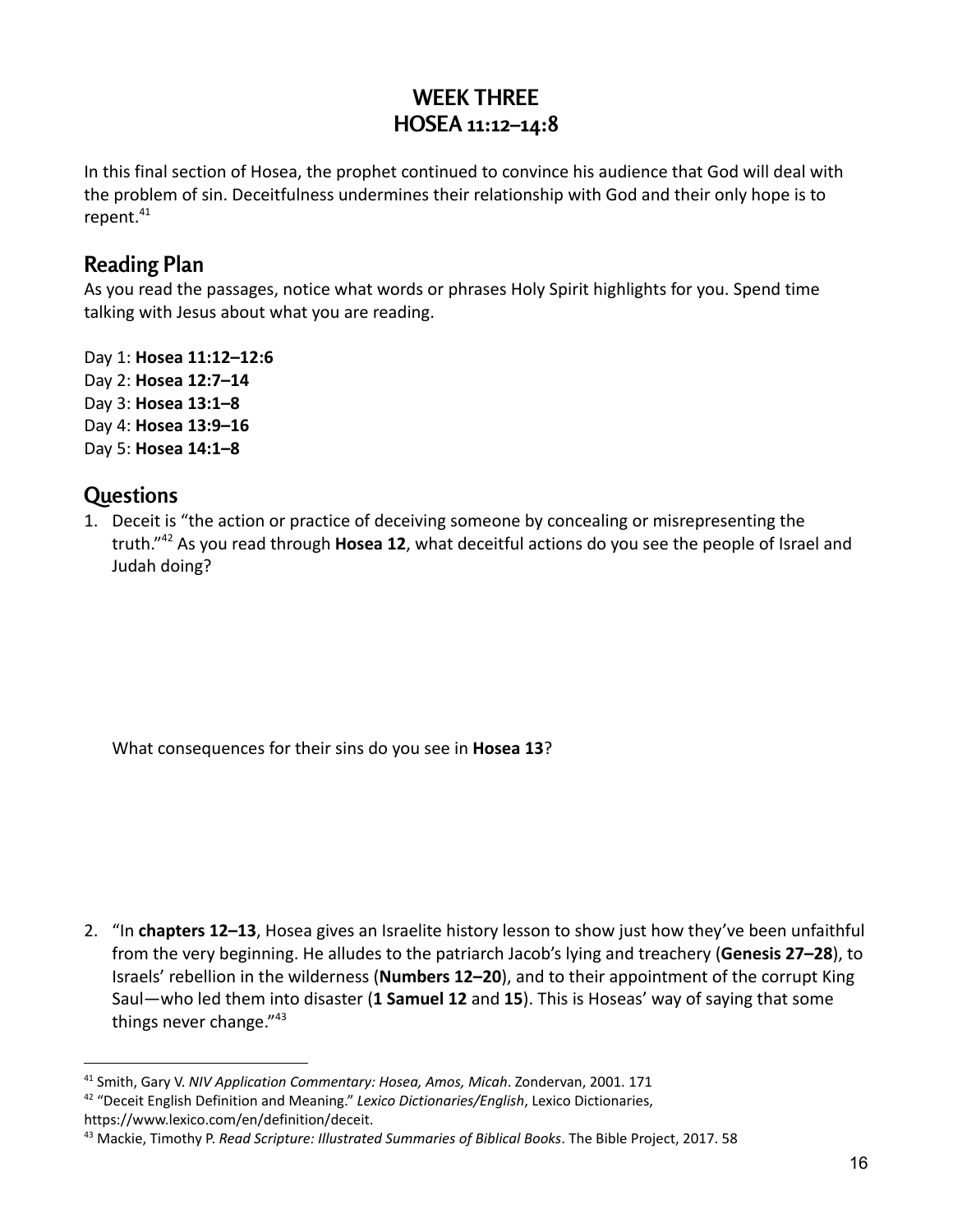What about that sentiment, "some things never change," challenges or surprises you?

```
Do you agree or disagree with this sentiment? Why or why not?
```
- 3. The truth is, though we have been forgiven, our sin struggles don't go away completely. Yet, just like God continued to call the Israelites back to Himself, He pursues and calls us back as well. What did God ask the people to do in **Hosea 12:6**?
	- a. What did God ask the people to do in **Hosea 14:1–3**?
	- b. What did God promise in **Hosea 14:4–8**?
	- c. What word pictures about God's restoration of Israel in these verses stand out to you and why?

4. What do you learn about the character of God in **chapter 14**?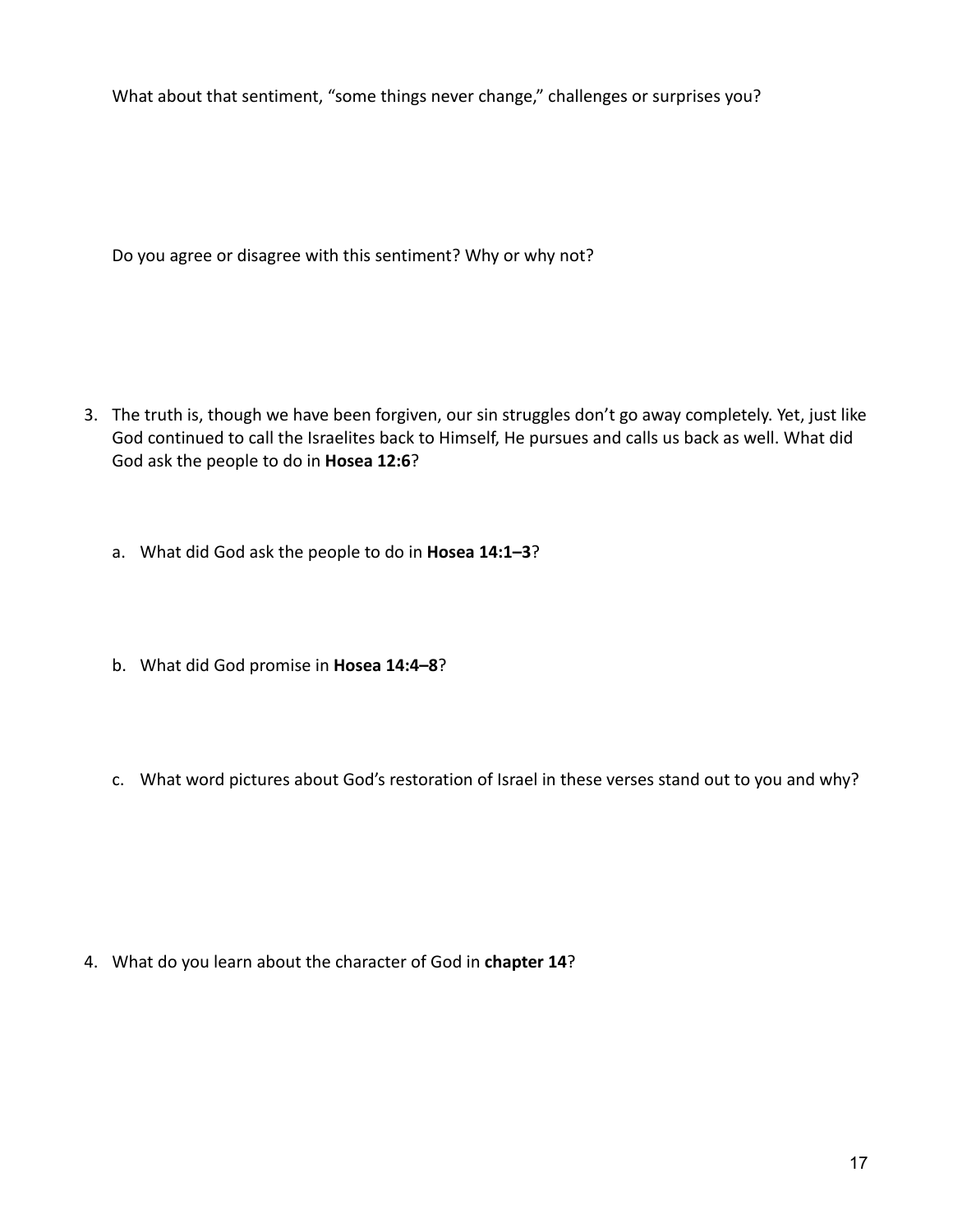#### 5. How might you respond to God?

#### **Spiritual Practice**

In **Hosea 12**, the Israelites claim credit for their riches and success. However, the truth is only God can take credit for those things. He is the one who delivered them from slavery.<sup>44</sup> They owe their very existence to God's work on their behalf.

Allow Holy Spirit to remind you of the things in your life that you tend to take credit for that are really God working on your behalf. Make a list of those things below. Then spend time offering praise and thanksgiving to God, who deserves all the glory.

#### **On Mission**

*Satan, who is the god of this world, has blinded the minds of those who don't believe. They are unable to see the glorious light of the Good News. They don't understand this message about the glory of Christ, who is the exact likeness of God.* **2 Corinthians 4:4**

Scripture tells us that deceitfulness is a tactic of the enemy. We see in **2 Corinthians 4:4** that, *"Satan, who is the god of this world, has blinded the minds of those who don't believe."* Without the light of Jesus, it's impossible to see the need for repentance. As a response to this truth, when you find yourself in physical darkness this week (e.g. as you are going to bed, walking at night, closing your eyes to pray, etc), let the darkness be a reminder to pray against the deceitful work of the enemy in your spheres of influence, your neighborhood, or the nations. Pray that Jesus would open the eyes of those specific people with "*the glorious light of the Good News.*"

<sup>44</sup> **Hosea 12:9**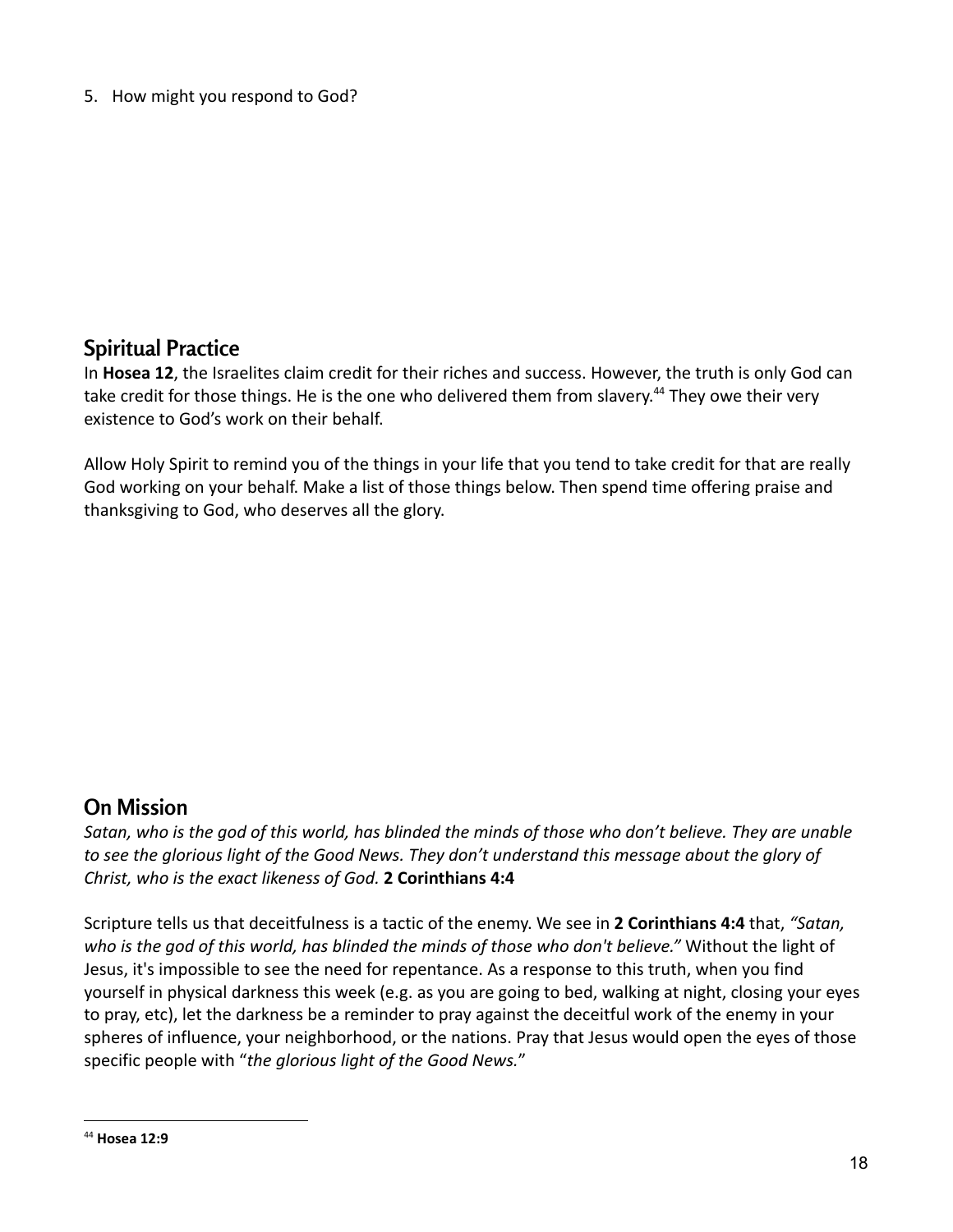# **WEEK FOUR HOSEA 14:9**

## **Reading Plan**

As you read the passages, notice what words or phrases Holy Spirit highlights for you. Spend time talking with Jesus about what you are reading.

Day 1: **Hosea 14:9** Day 2: **Luke 15** Day 3: **John 3:16–17**; **Luke 19:10**

## **Questions**

"The very last words of the book are like an appended note, they are likely from the author who collected Hosea's poetry and now wants to speak to you, the reader, for a second. And he says, 'who is wise and discerning to understand all of this?' In other words, Hosea's poems. 'The ways of the Lord are right. The righteous walk in them but the rebellious stumble in them.' So, the author wants you to know that Hosea's ancient poetry to Northern Israel is not locked in the past. It reveals deep truths about God's character and purposes and human nature. And while God should and does bring His justice on human evil, His ultimate purpose—His heart—is to heal and save His people."<sup>45</sup>

1. What things have you learned from the reading of Hosea?

2. As you look at the three stories in **Luke 15**, how do they reinforce the themes and character of God that are seen in Hosea?

<sup>45</sup> "Watch: Hosea Bible Book Overview Video: Bibleproject™." *BibleProject*, https://bibleproject.com/explore/video/hosea/.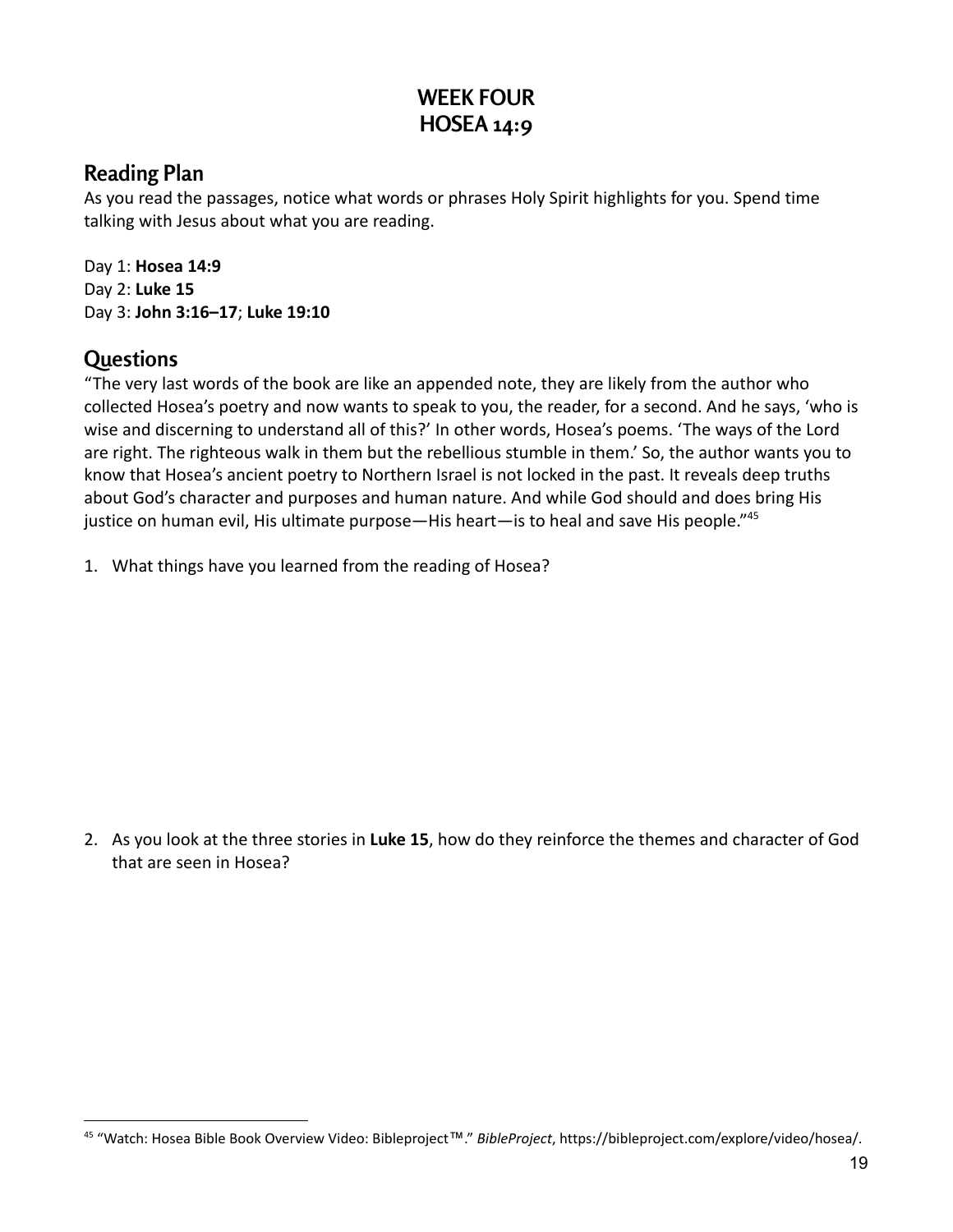3. God's heart for people to know Him is evident in **John 3:16–17** and **Luke 19:10** but also throughout the rest of Scripture. Where do you see these same themes in your reading/knowledge of other parts of the Bible?

4. How has God revealed Himself to you through this study of Hosea?

#### **Spiritual Practice**

Take some time to write out your salvation story. What circumstances led you to accept Christ? Who was instrumental in your journey? How did God pursue you and draw you to Himself?

Spend time thanking Jesus for how He has saved you and the ways He has pursued you.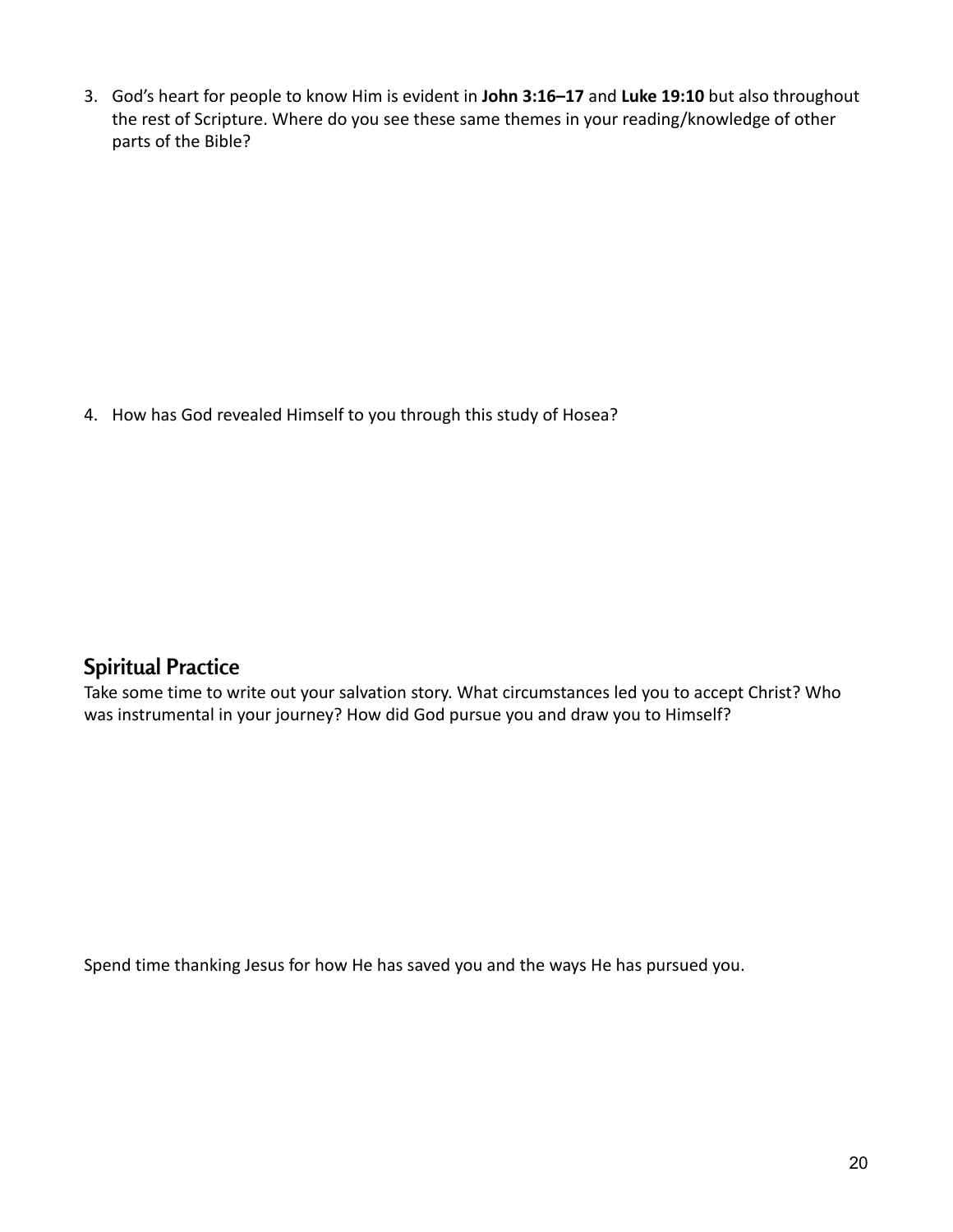# **On Mission**

One of the best ways to share Jesus with someone is to tell them how He has impacted your life. Think through your spheres of influence and pick someone who Holy Spirit is prompting you to share your story with. You don't have to expect an immediate response, just continue to share how God is working in your life.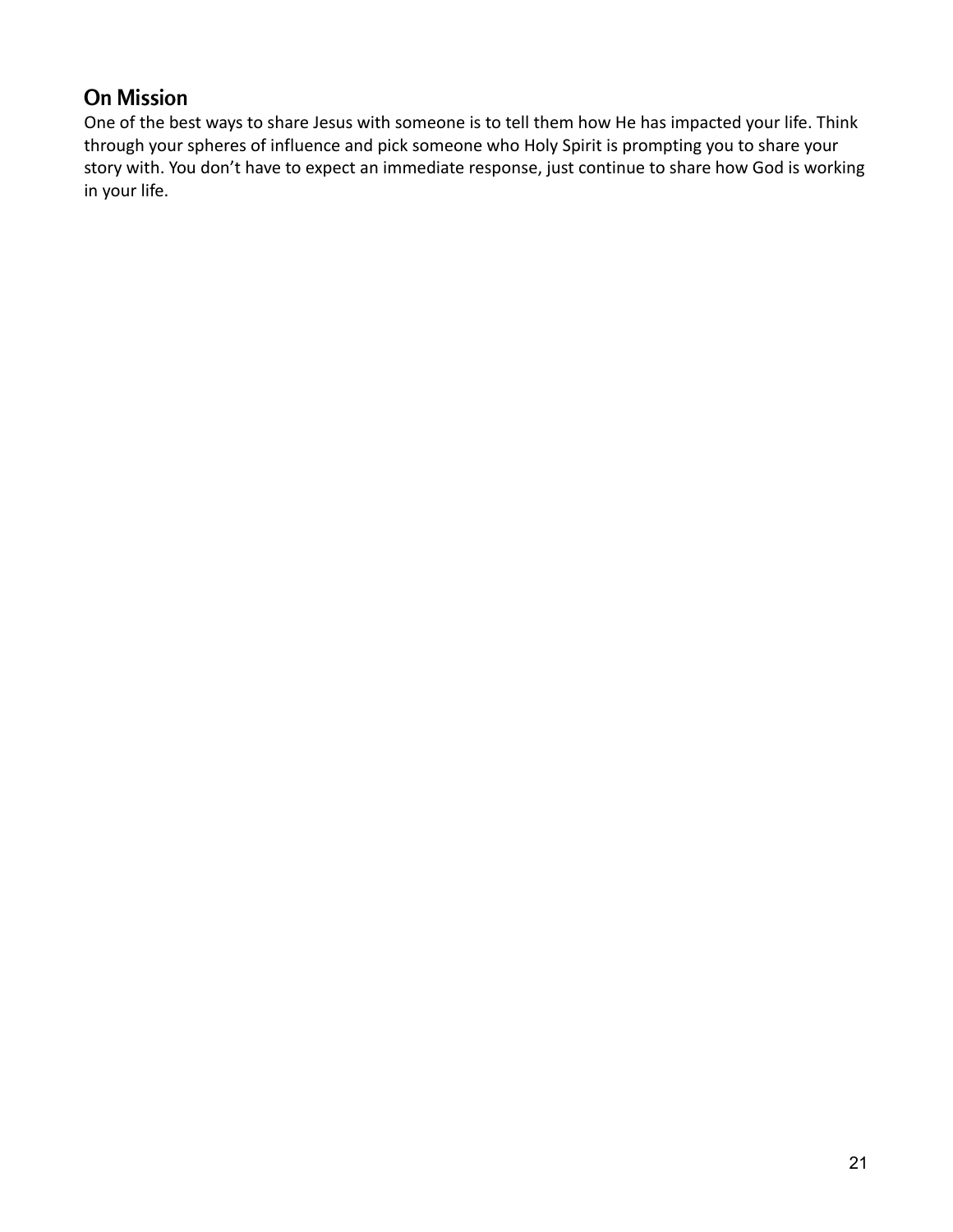## **APPENDIX**

These literary devices are seen primarily in the original language and may not be reflected clearly in more modern translations. However, they are still helpful to know in understanding how the prophet was communicating God's message to His people.

#### **Literary Devices used in Hosea<sup>46</sup>**

- **Judgment Speech:** Speeches which give an accusation of sin and an announcement of judgment. (See **Hosea 1:2**, **4–9**; **2:6**, **9**; **4:3**)
- **Salvation Speeches:** Speeches with restorative and redemptive language about the state of Israel and her relationship with God. (See **Hosea 1:10–2:1**; **2:14–23**; **3:5**; **11:10–11**; **14:4–7**)
- **Proverbs:** Conventional wisdom summed up in memorable statements to remind Israel of their sin and folly. (See **Hosea 4:9**, **11**, **15**; **8:7**; **10:12**)
- **Battle Warnings:** Warnings framed in imperatives and filled with trumpet blasts which serve to dramatize the terror, certainty, and suddenness of the judgement. (See **Hosea 5:8**; **8:1**)
- **Exhortations to Repentance:** Encouragement designed to reinforce the constant emphasis on the return of Israel to her right relationship with God. (See **Hosea 6:1–3**; **10:12**; **12:6**; **14:1–3**)
- **Prohibitions:** Warnings to stop a behavior or activity. (See **Hosea 4:15**; **9:1**)
- **Love Song:** God's pledge of commitment, similar to the Song of Solomon. (See **Hosea 14:5–7**)
- **Woes:** Declarations of great sorrow and distress. (See **Hosea 7:13**; **9:12b**)
- **Rhetorical Questions:** Questions asked in order to create a dramatic effect or make a point. (See **Hosea 4:16**; **9:5**; **10:3**, **9**; **11:8**; **13:10**, **14**; **14:8**)
- **Divine Complaint:** Complaints which express the burden of the authors message. (See **Hosea 2:8**; **4:16**; **6:4**; **6:11b–7:2**; **7:13c–15**; **8:5**; **9:10**; **10:11**; **11:1–4**, **8**; **13:4–6**; **14:8**)
- **Signs of open argument:** Public proclamations that use a call to attention which assumes the presence of an audience. (See **Hosea 4:4**; **5:2–3**; **9:7–8**)
- **Similes and Metaphors:** Figures of speech that are used as word pictures in order to symbolize a characteristic of either Israel or God. (See **Hosea 1:2**; **2:4–5**; **3:3**; **4:10–15**, **18**; **5:3–4**; **6:10**; **7:4**; **9:1** for examples of Israel; See **Hosea 2:14–23**; **5:14**; **11:10**; **13:7–8**; **14:8** for examples of God)
- **Puns:** Jokes exploiting the different possible meanings of a word or the fact that there are words which sound alike but have different meanings. (See **Hosea 1:4**; **2:22–23**; **8:9**; **13:15**; **14:8**)

#### **Discourse Features**

Discourse features are often hard to discern, especially when one is not familiar with the original languages. Discourse can be defined as: *any piece of extended language, written or spoken, that has unity and meaning and purpose.*<sup>47</sup> Thus, much of what will be highlighted in this section isn't intuitive unless one is familiar with the patterns and conventions of that particular language. The hope is to explain four specific features common in the book of Hosea in order to highlight both the authors artistry in written communication and devices used to portray the theological message:

1. *Shifting Grammatical Persons*: This feature refers to the author shifting rapidly from first-, second-, and third-person forms of address. These rapid shifts act as a warning and observation

 $46$  These literary devices can also be found in the other prophetic books of the Old Testament.

<sup>47</sup> Hwang, Jerry. *Hosea*. *Exegetical Commentary on the Old Testament A Discourse Analysis of the Hebrew Bible.* Grand Rapids, Michigan: Zondervan, 2021. 53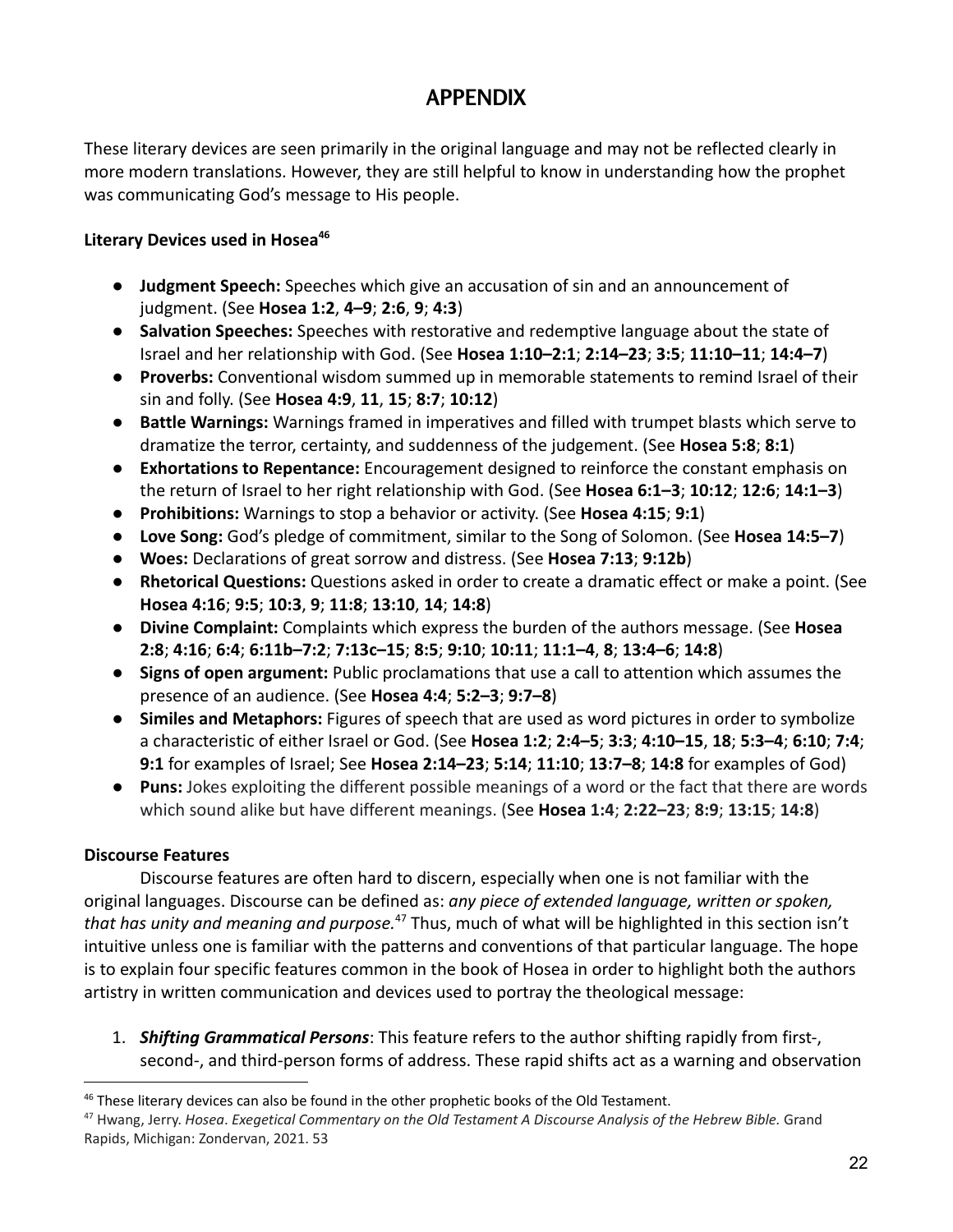of the growing chasm between God and His people. These shifts also show us the increasing distress on the part of God because of the unbalance in His relationship with Israel.

 $\circ$  For example,<sup>48</sup> in the original language, Hosea 5 begins with the second-person "you" in **Hosea 5:1–2a** and follows it with first-person condemnation of Israel's sins (**5:2b–3a**): *<sup>1</sup> "Hear this, YOU priests! Pay attention, YOU Israelites! Listen, royal house! This judgment is against YOU: YOU have been a snare at Mizpah, a net spread out on Tabor. 2 The rebels are knee-deep in slaughter. I will discipline all of them. <sup>3</sup> I know all about Ephraim* …

Following those accusations, the covenantal intimacy represented by "I" and "you" language turns into the third-person (**3:b–4**). This highlights the separation in relationship between Israel and God: *… ISRAEL is not hidden from me. … ISRAEL is corrupt. <sup>4</sup> "THEIR deeds do not permit them to return to THEIR GOD. A spirit of prostitution is in THEIR heart; THEY do not acknowledge THE LORD.*

- 2. *Broken Chiasm*: Chiasm is a literary structure where parallel elements appear in an inverted order (i.e., A-B-B'-A'). Often this literary structure is used to communicate order or completion. However, Hosea often delays or splits the elements of the chiasm, hence the term broken. He uses this feature in order to heighten suspense for the hearer/reader.
	- For example, in the original language of **Hosea 8:9–13** the expected pairing of Assyria and Egypt<sup>49</sup> as consequence of Israel's sin is postponed by an interruption to the chiasm.
		- i. **8:9** "they went up [A] to Assyria [B]"
		- ii. **8:10–12** Broken Chiasm
		- iii. **8:13** "To Egypt [B'] they will return [A']"
	- **Verses 10–12** detail God's judgment against the sins of Israel's kings and priests. Thus the first half of the chiasm hangs in the balance while drawing the audience into the judgment speech, with the delayed arrival of the chiasm's conclusion sealing the fate of Israel in exile.
- 3. *Pseudosorites*: Pseudosorites represents a paradox of poetic lines that undermine one another as they unfold in sequence. In laymen terms, the author is communicating an event/judgment and yet undermining it at the same time. Hosea uses this feature in order to magnify disorderliness in his depiction of the world. The unsettling result is the disintegration of God and Israel's commitments to one another.
	- For example, **Hosea 9:10–12** shows how disobedience increases Israel's estrangement from God: (1) their rejection/desertion of God (**9:10**) means that *"your children will not be born or grow in the womb or even be conceived.*" (**9:11**); (2) this declaration is immediately challenged by the statement, *"Even if you do have children that grow up"* (**9:12a**), which is followed by the statement, *"I will take them from you"* (**9:12b**).
- 4. *Wordplay*: Wordplay in a poetic book like Hosea is the repetition of words or sounds. Hosea's use of wordplay is helpfulful in tracing the constantly changing circumstances in the relationship between God and Israel. For example:

<sup>&</sup>lt;sup>48</sup> For this example, the New International Version was used.

<sup>49</sup> See **Hosea 7:11**; **9:3**